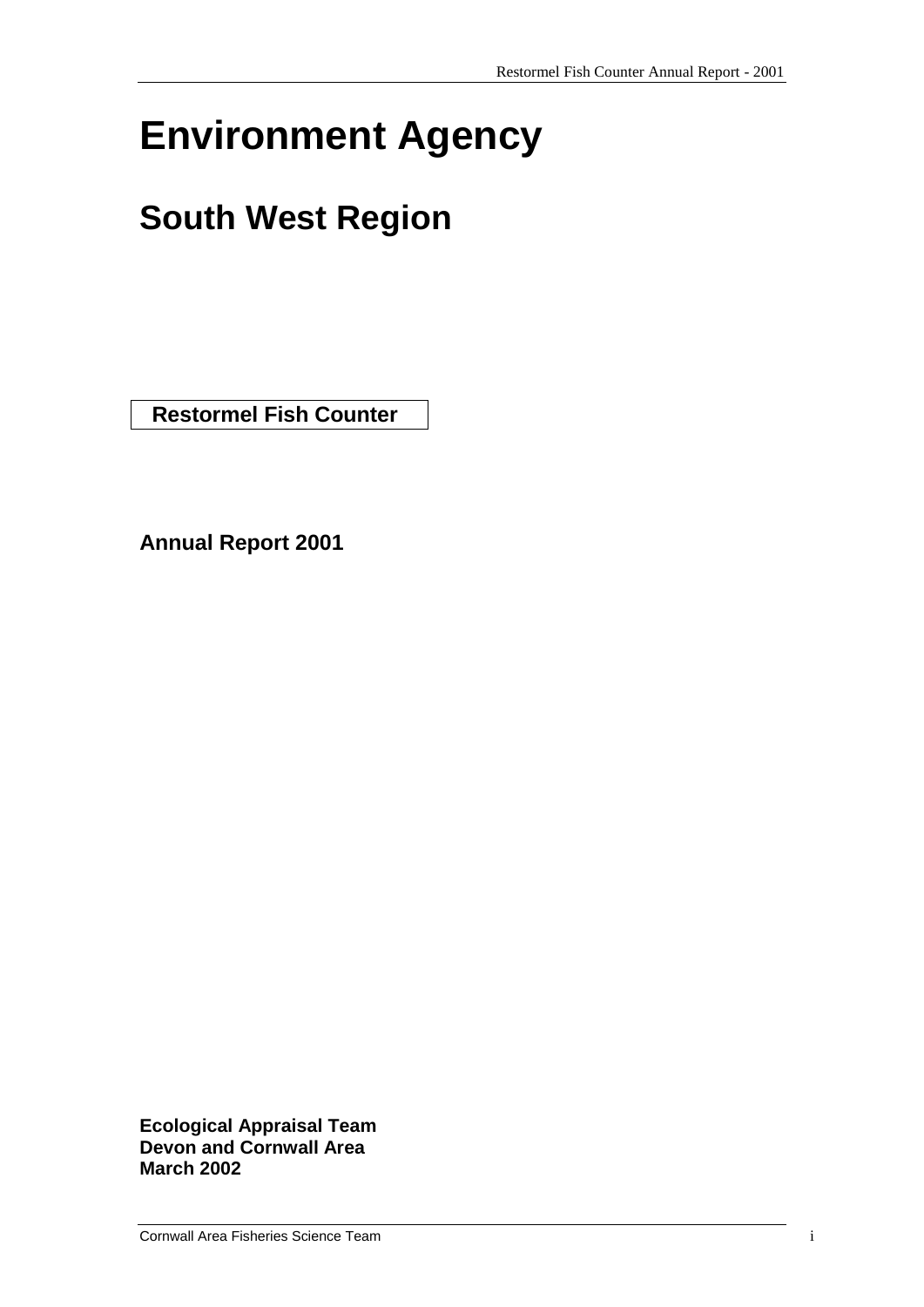Contact for further information

Paul Elsmere Environment Agency Ecological Appraisal Team (Devon and Cornwall Area) Unit 19/26 Pennygillam Industrial Estate Launceston Cornwall PL15 7ED Telephone: 01208 265417 Fax: 01208 265429 Email*: paul.elsmere@environment-agency.gov.uk*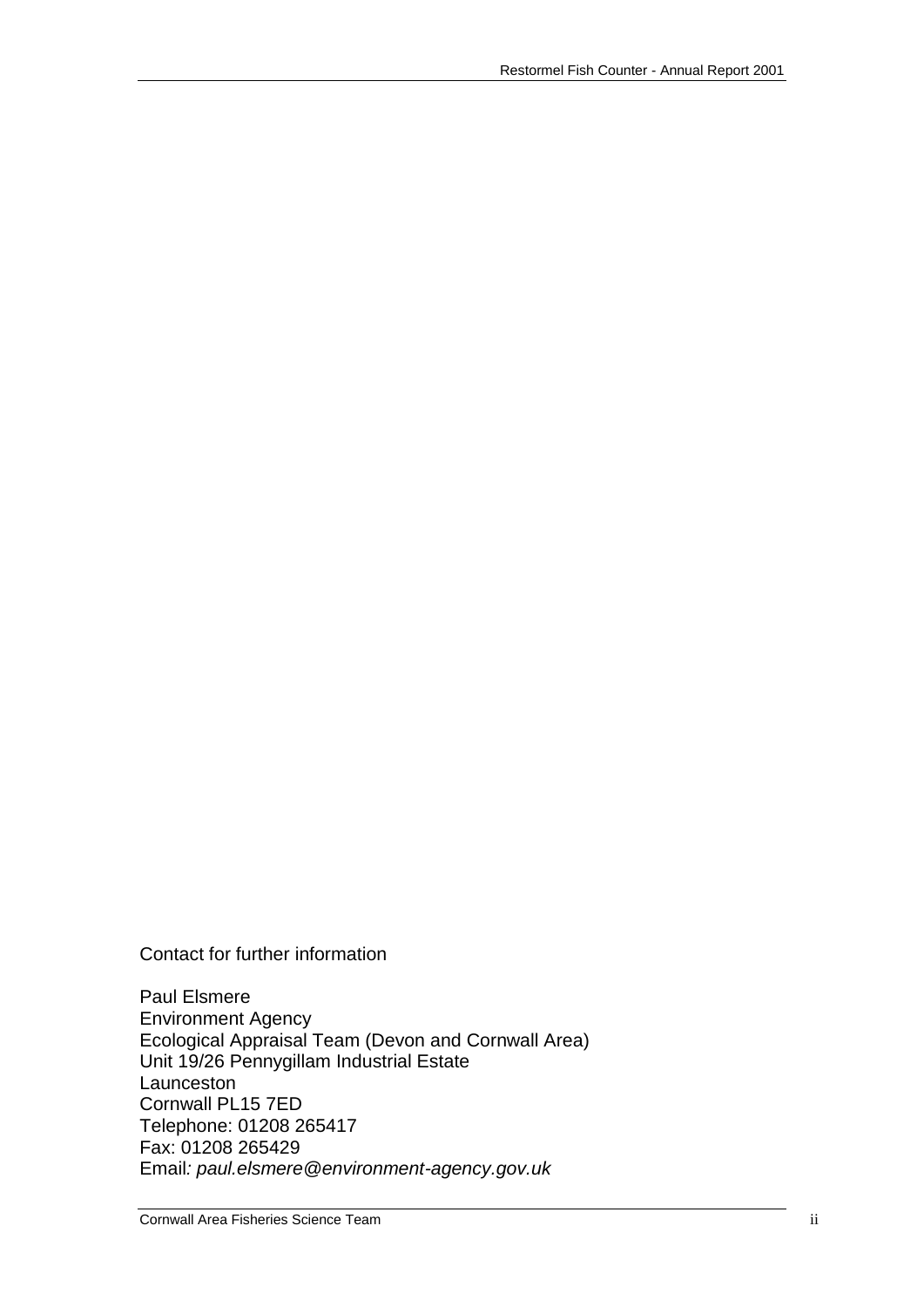

Picture 1- Image of salmon taken at Restormel on the 19/07/01 at 23:31:23. This fish was estimated to be 104cm long and to weigh over 27lb.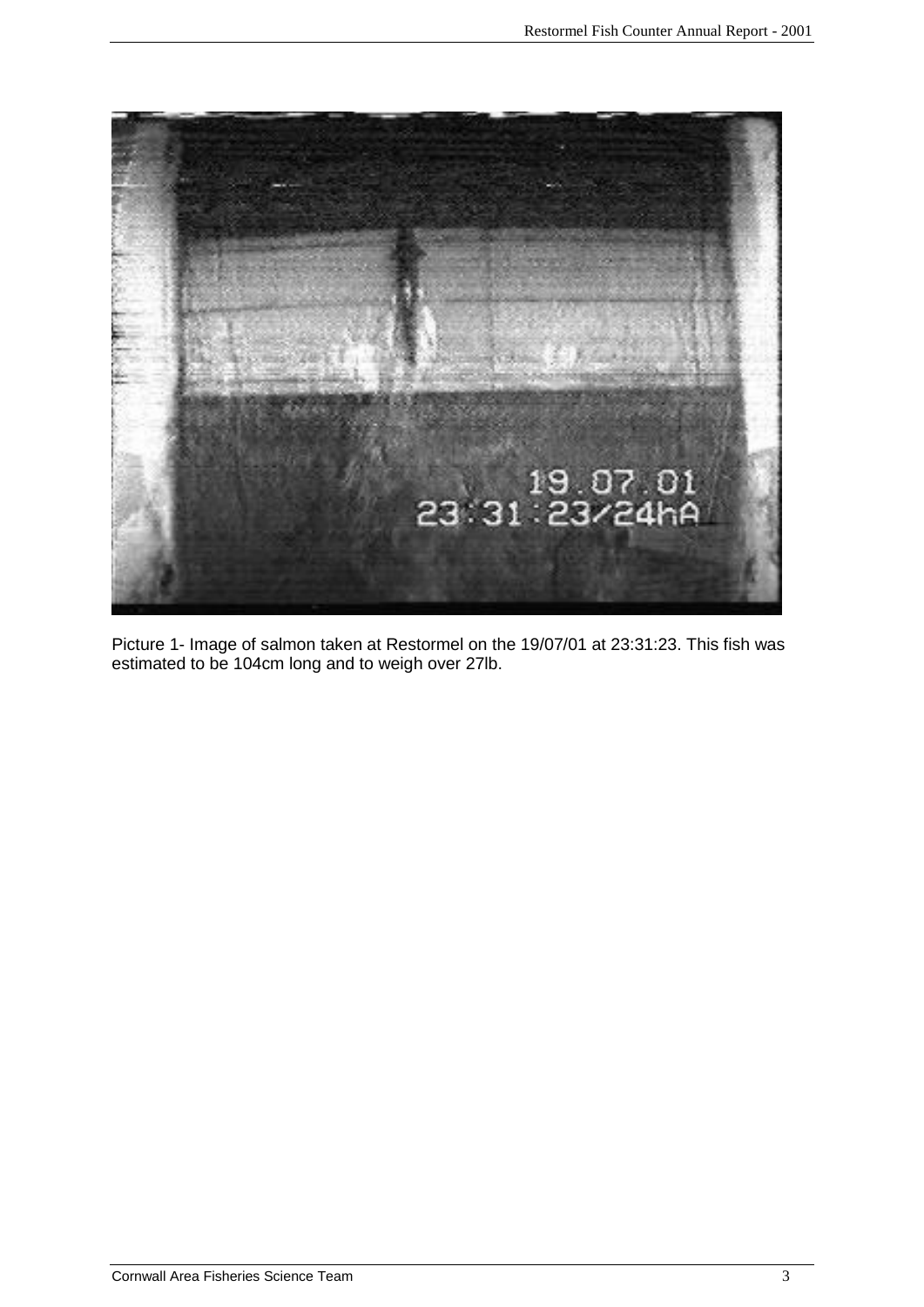#### TABLE OF CONTENTS

| 1.               |                                                                                                                                                                                                                            |  |
|------------------|----------------------------------------------------------------------------------------------------------------------------------------------------------------------------------------------------------------------------|--|
| $\overline{2}$ . |                                                                                                                                                                                                                            |  |
| 3.               |                                                                                                                                                                                                                            |  |
| 4.               |                                                                                                                                                                                                                            |  |
| 5.               |                                                                                                                                                                                                                            |  |
| 6.               |                                                                                                                                                                                                                            |  |
|                  | 6.1.                                                                                                                                                                                                                       |  |
| 7.               |                                                                                                                                                                                                                            |  |
|                  | 7.1.<br>7.2.                                                                                                                                                                                                               |  |
| 8.               |                                                                                                                                                                                                                            |  |
|                  | 8.1.<br>Late run (September to February) Salmon counts recorded on the River Fowey 1995 - 2001.  14<br>8.2.<br>Early run (July to August) Salmon counts recorded on the River Fowey 1995 – 2001 14<br>8.3.<br>8.4.<br>8.5. |  |
| 9 <sub>r</sub>   |                                                                                                                                                                                                                            |  |
|                  | 9.1.<br>9.2.<br>9.3.                                                                                                                                                                                                       |  |
| 11.              |                                                                                                                                                                                                                            |  |
| 12.              |                                                                                                                                                                                                                            |  |
| 13.              |                                                                                                                                                                                                                            |  |
| 14.              |                                                                                                                                                                                                                            |  |
| 15.              |                                                                                                                                                                                                                            |  |
|                  |                                                                                                                                                                                                                            |  |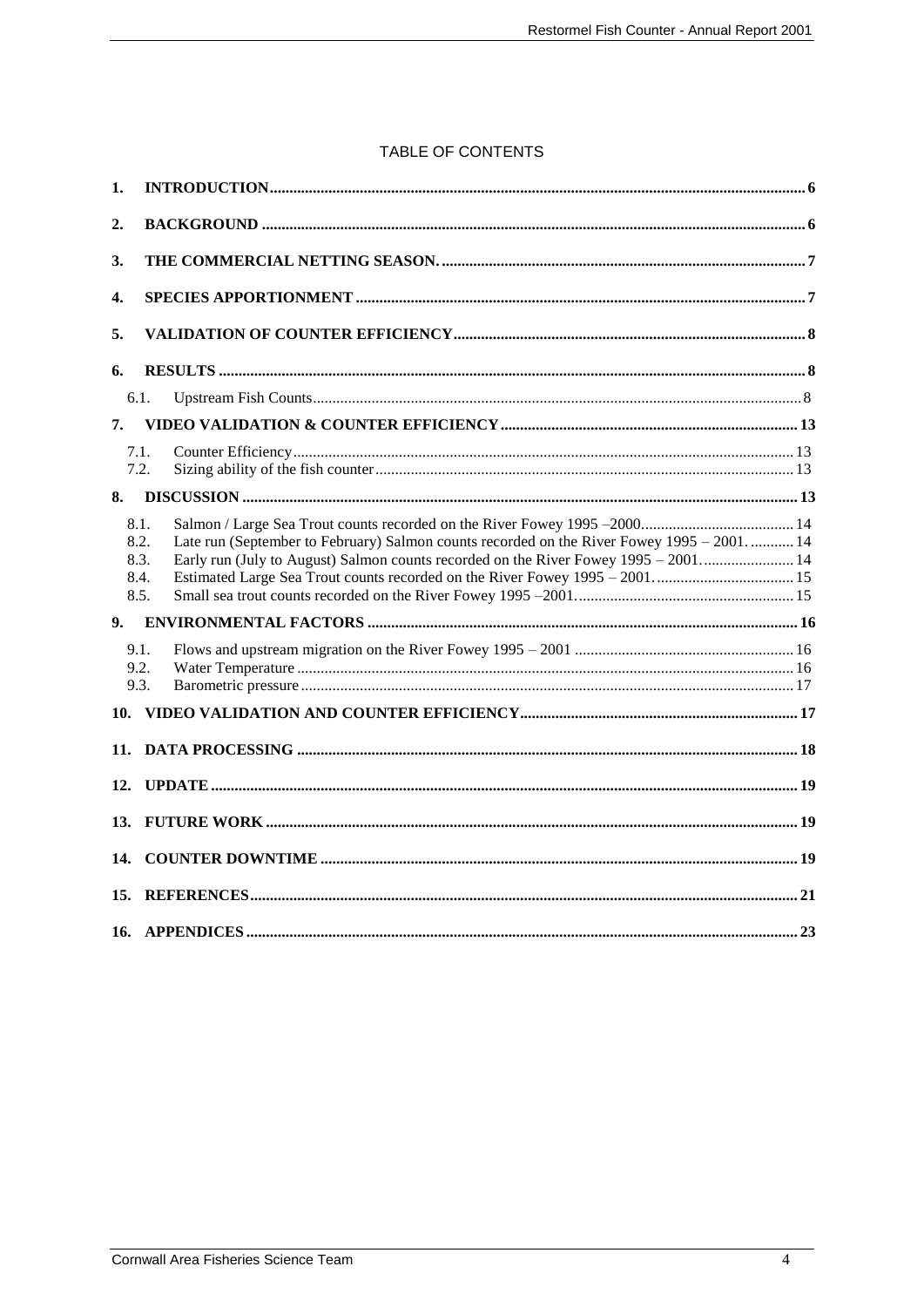## **Executive Summary**

- The following report presents the daily upstream counts of migratory salmonids byt the fish counter at Restormel Weir (SX 107 613) in 2001. The counter data covers the period of the commercial salmonid net buy back scheme and the national spring salmon byelaws. These reduce the commercial netting season for salmon and sea trout to between 16 June and 31 August.
- The fish counter at Restormel is installed on a crump sectioned weir on the River Fowey and is approximately 2 Km upstream of the tidal limit. The fish counter is a resistivity based system and operates over all three channels of the weir.
- The upstream count for salmon/large sea trout was 1611, a 5% decrease on the 2000 count.
- The number of salmon counted migrating over the weir between September 2001 and February 2002 was 477, a 20% increase on 2000/01.
- The increase in the number of salmon entering the Fowey is encouraging as the trend over the last six years indicated a gradual decrease in numbers of salmon returning.
- Over the same period a general decrease was also seen in the number of rod caught salmon (Environment Agency 2000c). The lack of a comparable increase in the number of rod caught salmon on the Fowey in 2001 could be explained by a 30% decrease in the reported fishing effort between 1995 and 2001.
- 2001 was a good year for large sea trout. The number of returning large sea trout was above average in April, May, June and July and equal to or higher than the previous recorded maximum in those months. The number of large sea trout returning was 9% down on 2000 and 49% up on the 5 year average.
- The main run of small sea trout occurred at a similar time to previous years with the highest numbers of fish entering the Fowey during June and July. The total count for small sea trout in 2001 was 8051 which is the highest on record and a 56% increase on the 6 year average.
- The overall detection efficiency of the counter was 62%. The counter had a much higher detection efficiency for large fish (98% for fish >50cm) than for small fish (62% for fish <50cm). If non-directional events are include the detection rate increase from 62% to 90%. The counter correctly 92% of the fish sampled during the audit of the counter data.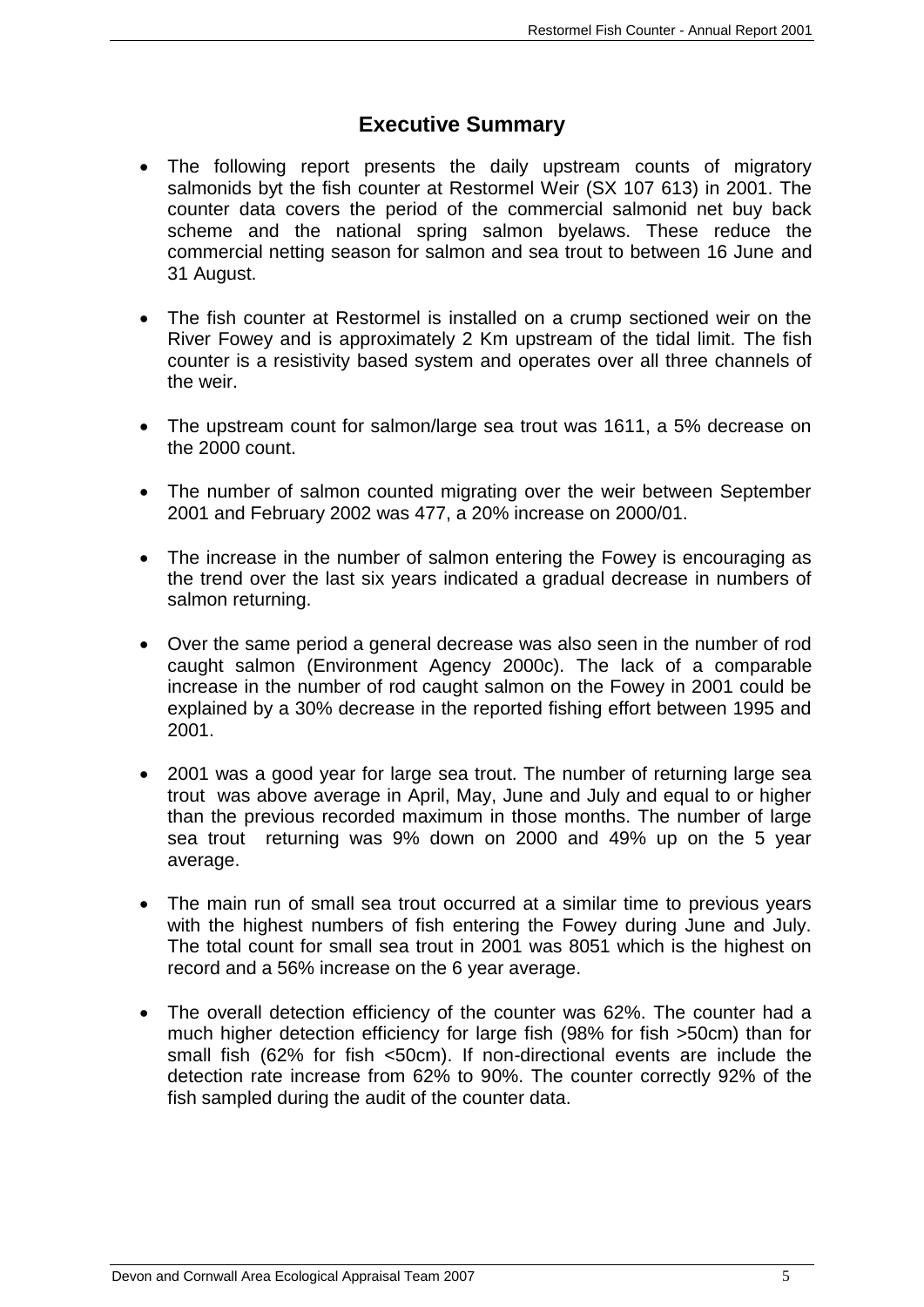## <span id="page-5-0"></span>**1. Introduction**

The following report presents upstream salmon and sea trout counts with respect to:

- daily mean flow (cumecs),
- $\bullet$  daily mean water temperature ( $\degree$ C)
- and daily mean barometric pressure (mBar)

recorded during 2000 at Restormel fish counting station (SX 107 613) on the River Fowey. The daily mean flow data reflects the residual flow that exists at Restormel weir following abstraction at Restormel Water Treatment Works (RWTW) by South West Water (SWW). Both the temperature and pressure readings were obtained from the on-site Tinytag data loggers.

The report also includes details of the on-going counter validation work and the annual audit of counter data. This is primarily used to assess counter efficiency, to develop improved methodologies for species apportionment and ensure that the findings of the more intensive validation exercise undertaken in 1997 remain valid.

## <span id="page-5-1"></span>**2. Background**

The River Fowey is considered to be a premier game fishery within both Cornwall and the South West of England. Grilse (1 sea winter salmon) are traditionally known to enter the Fowey from the end of June. The River Fowey is renowned for its late run of salmon, which includes large Multi Sea Winter (MSW) fish. Salmon have been known to migrate up into the River Fowey as late as February. The closing date for the salmon rod fishery is 15 December, which reflects the late run of salmon. There is also a small run of MSW fish in the spring period.

A large component of the River Fowey sea trout fishery consists of 'school peal'. 'School peal' are runs of fish returning to the river from June to July. These sea trout are somewhat smaller than the sea trout which return earlier in the year and are thought to spend the winter in nearby coastal waters before returning to the river to spawn.

As the result of a declining trend observed in the rod and net catches of both Atlantic Salmon (Salmo salar L.) and Sea Trout (Salmo trutta L.) over the last 10 years, concern has been expressed with regard to the present and future status of migratory salmonid stocks within the River Fowey). While there is general agreement that there is a national decline in salmon stocks concern has been raised that factors specific to the River Fowey are also having a significant impact in limiting the potential production (Environment Agency, 2000).

The fish counter installed at Restormel Weir is an essential tool in the management of the salmonid fishery. It provides vital baseline data on the size of the migratory salmonid population and information on the times during which these migrations occur. This information used in conjunction with other fisheries data, such as juvenile survey data, trapping data and rod/net catches, significantly enhances the formulation of effective management strategies (E.A, 1999).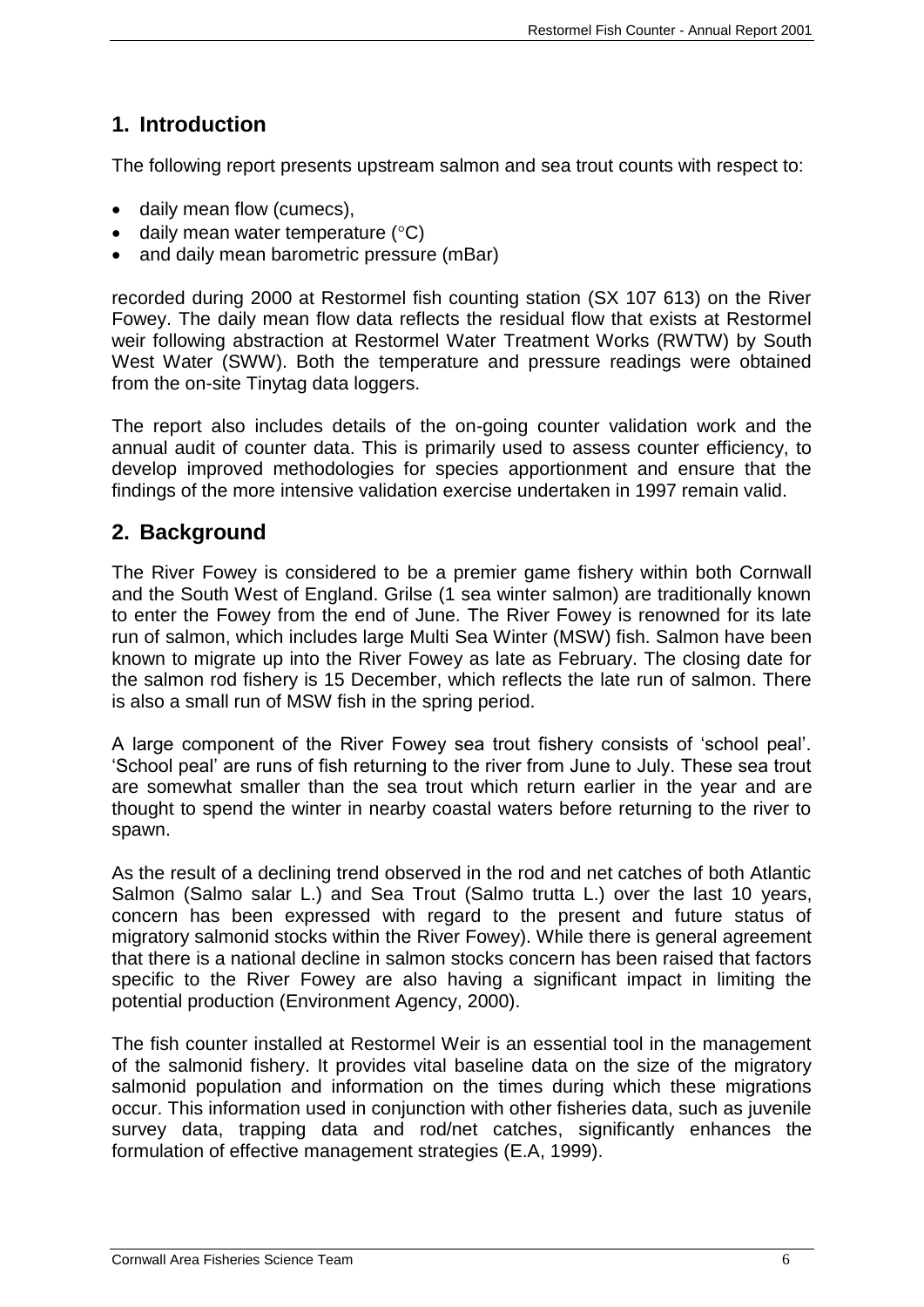The current fish counter at Restormel Weir is a resistivity-based system (Logie 2100A) manufactured by Aquantic Ltd. The counter was installed in 1994 with data collection commencing in 1995.

The fish counter is installed on the gauging weir at Restormel, approximately 2-km upstream of the tidal limit. The weir is 'Crump' sectioned with three open channels, a centre channel (3.5 metres) and two side channels (6.5 metres each). The counter operates over all three of these channels via 3 stainless steel electrodes, which are incorporated into the downstream faces of each weir channel. This allows complete coverage of the river, a total width of 17 metres (E.A,1998).

The counter at Restormel is the second resestivity-based system operated by the Cornwall Area Fisheries Science Team. The other counter is located on the River Tamar at Gunnislake Weir (SX 435 713).

## <span id="page-6-0"></span>**3. The Commercial netting season.**

National byelaws to protect spring salmon were introduced on 15 April 1999. The implementation of these bylaws prevented the netting season for salmon on the River Fowey from the beginning of the season (2 March) until 1 June. However, as the River Fowey does not have a significant run of 'spring' salmon netsmen receive a special dispensation to net for sea trout before the 1 June, as long as any salmon caught before the 1 June are returned.

The effective fishing season was also reduced by the operation of a buy-back scheme of commercial migratory salmonids by South West Water (SWW). The buy back is in effect between the 2 March and the 15 June for sea trout and between 1 June and 15 June for salmon. The main aim of the buy-back scheme is to mitigate for sea trout spawning, which was lost due to the construction of Colliford Reservoir.

The effect of both The National byelaws and the buy-back scheme effectively reduce the netting season for both salmon and sea trout on the Fowey to between 16 June and the 31 August

## <span id="page-6-1"></span>**4. Species Apportionment**

The resistivity counter is able to record electrical changes that are directly proportional to the size of the fish that have passed over the counter electrodes. Species apportionment is possible due to the relationship that exists between fish length and deflection size.

However, using this method alone it is not possible to distinguish between a salmon and a sea trout of comparable size. It is therefore inevitable that the salmon count may include some large sea trout. As this situation is most likely to exist between March and the end of June, a data handling protocol has been developed to minimise this eventuality. This is described in Appendix 6.

Knowledge of the run timing of the two species obtained from historical net and trap data can also be used to estimate the number of salmon within the salmon sized upstream fish movements recorded.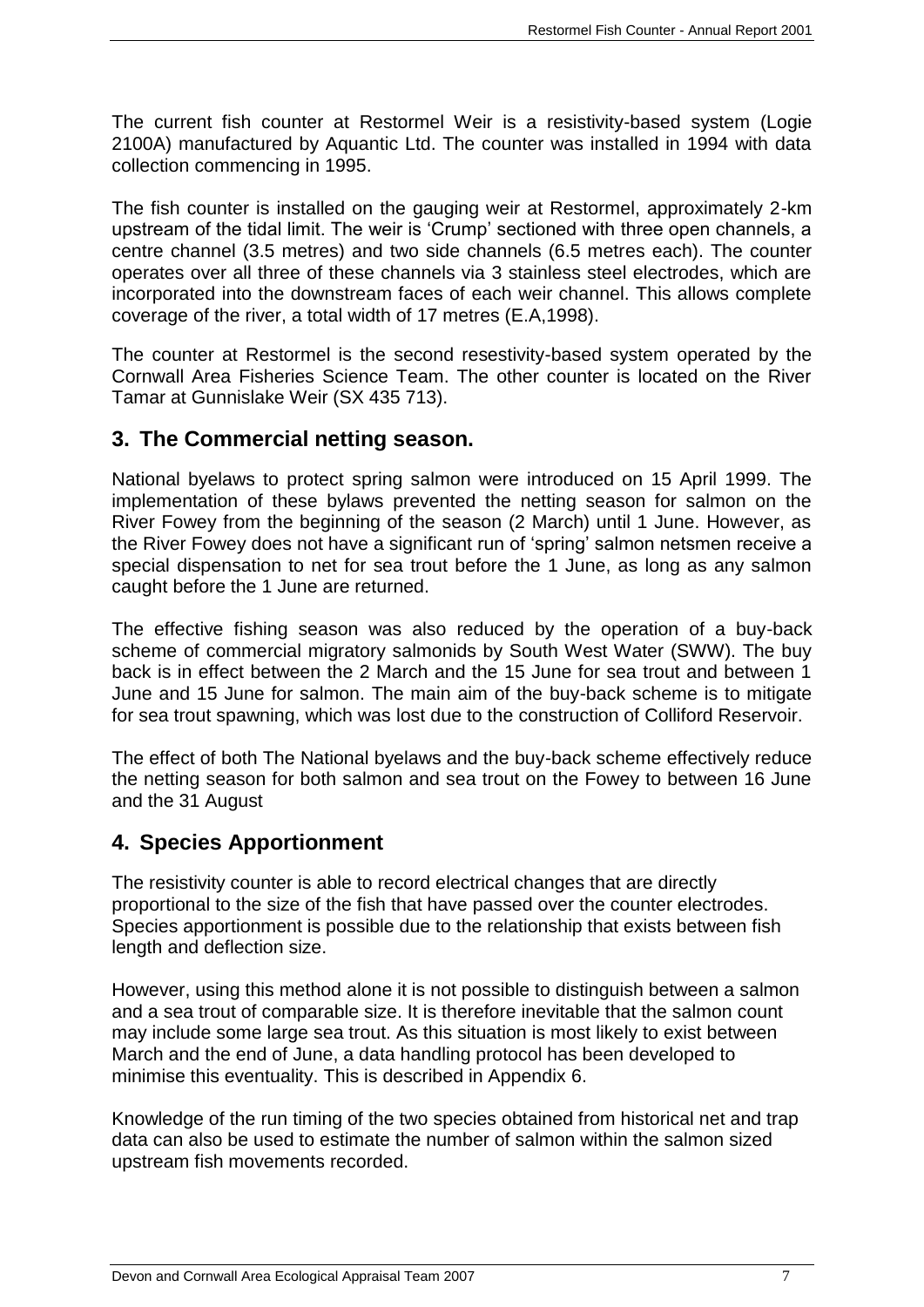## <span id="page-7-0"></span>**5. Validation of counter efficiency**

Since the initial validation studies carried out in 1997 counter data is audited, using video footage taken over the weir, on an annual basis. Counter events are matched up with video events, which can then be used to assess the efficiency of the counter and to investigate anomalies in the counter data.

Validation studies carried out on channel 1 of the counter in 1997, Environment Agency (1998), showed that the Restormel fish counter was:

- 90% efficient in detecting upstream migrating fish greater than 45 cm in length.
- 36.7% efficient in detecting upstream migrating fish less than 45 cm in length and 60% efficient, for the same size class, if non-directional events were included.

Video validation and the annual audit of counter data is a vital part of the counter work at Restormel and gives confidence in the accuracy of the data that the fish counter is producing. A description of the validation methodology can be found in Appendix 7.

## <span id="page-7-1"></span>**6. Results**

The migratory salmonid counts obtained for the River Fowey recorded at Restormel fish counting station in 2001 are presented as follows:

#### <span id="page-7-2"></span>**6.1.Upstream Fish Counts**

**Figure 1:** This presents the Monthly Upstream Counts for Salmon / Large sea trout at Restormel weir in 2001. Including the 6-year average and previous maximum and minimum counts indicated by the Y error bars. The total estimated number of salmon / large sea trout counted moving up the river in 2001 was 1611 (Table 1).

**Figure 2**: Presents Monthly Upstream Counts for Sea trout at Restormel weir in 2001. Including the 6-year average and previous maximum and minimum counts indicated by the Y error bars. The total estimated number of sea trout counted moving up the river in 2001 was 8051 (Table 1).

**Figure 3**: This presents the Estimated monthly upstream counts from historical net catch data for salmon, large sea trout and small sea trout at Restormel weir in 2001.

**Figures 4 & 5**: Presents the estimated daily upstream counts for salmon / large sea trout and small sea trout in relation to daily mean flow (cumecs) recorded at Restormel weir.

**Figures 6 & 7:** Presents the estimated daily upstream counts for salmon, large sea trout and small sea trout in relation to daily mean water temperature  $(^{\circ}C)$  recorded at Restormel weir.

**Figures 8 & 9**: Presents the estimated daily upstream counts for salmon / large sea trout and small sea trout in relation to daily mean barometric pressure (mBar) recorded at Restormel weir.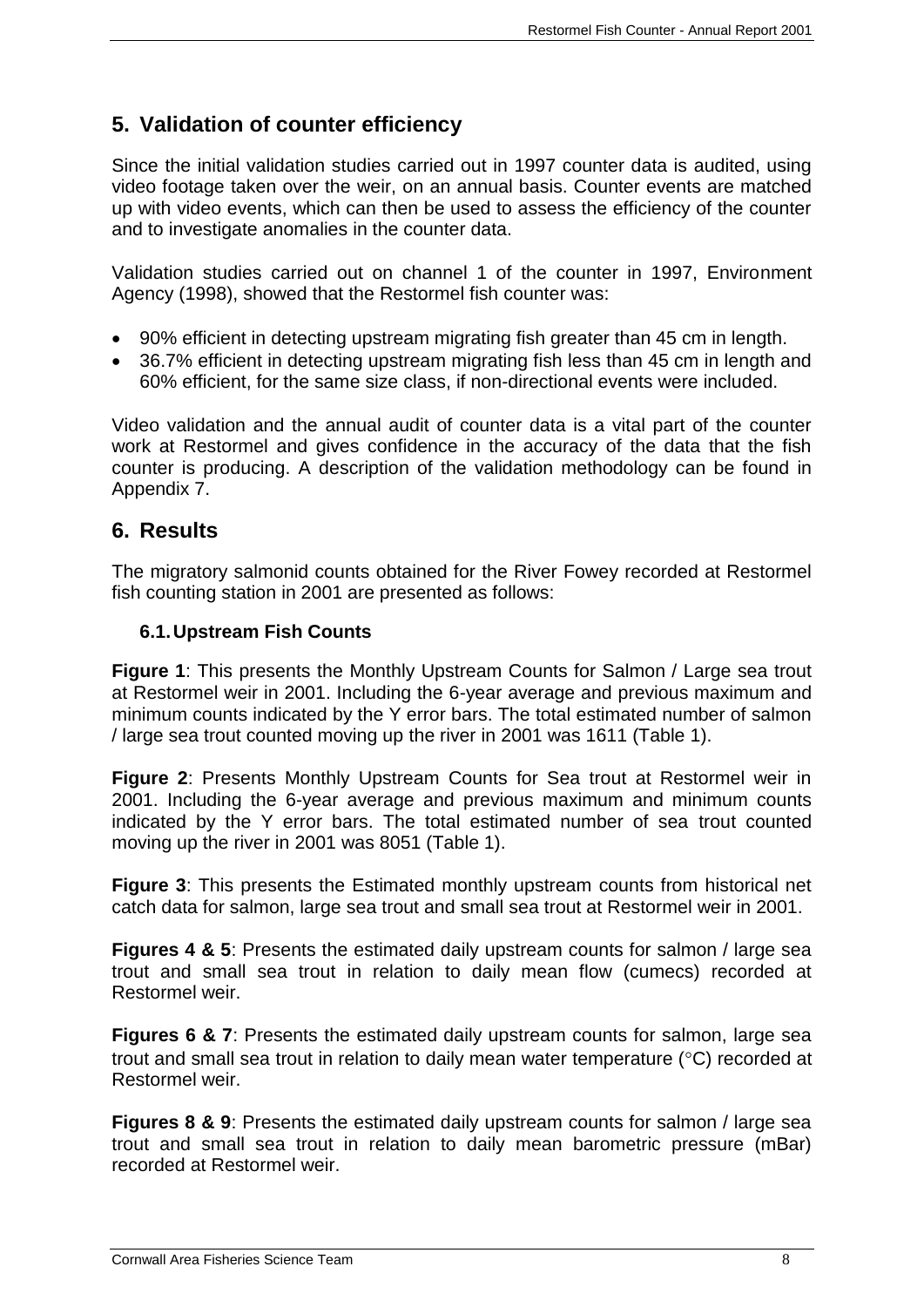**Figures 10 - 33**: Each of these figures presents daily upstream counts for salmon / large sea trout and small sea trout, for each month, in relation to daily mean flow (cumecs) recorded at Restormel weir.

#### Note:

To aid in interpretation of the data, axis scaling may differ between the monthly summary plots. Care should therefore be taken when interpreting the data within each figure.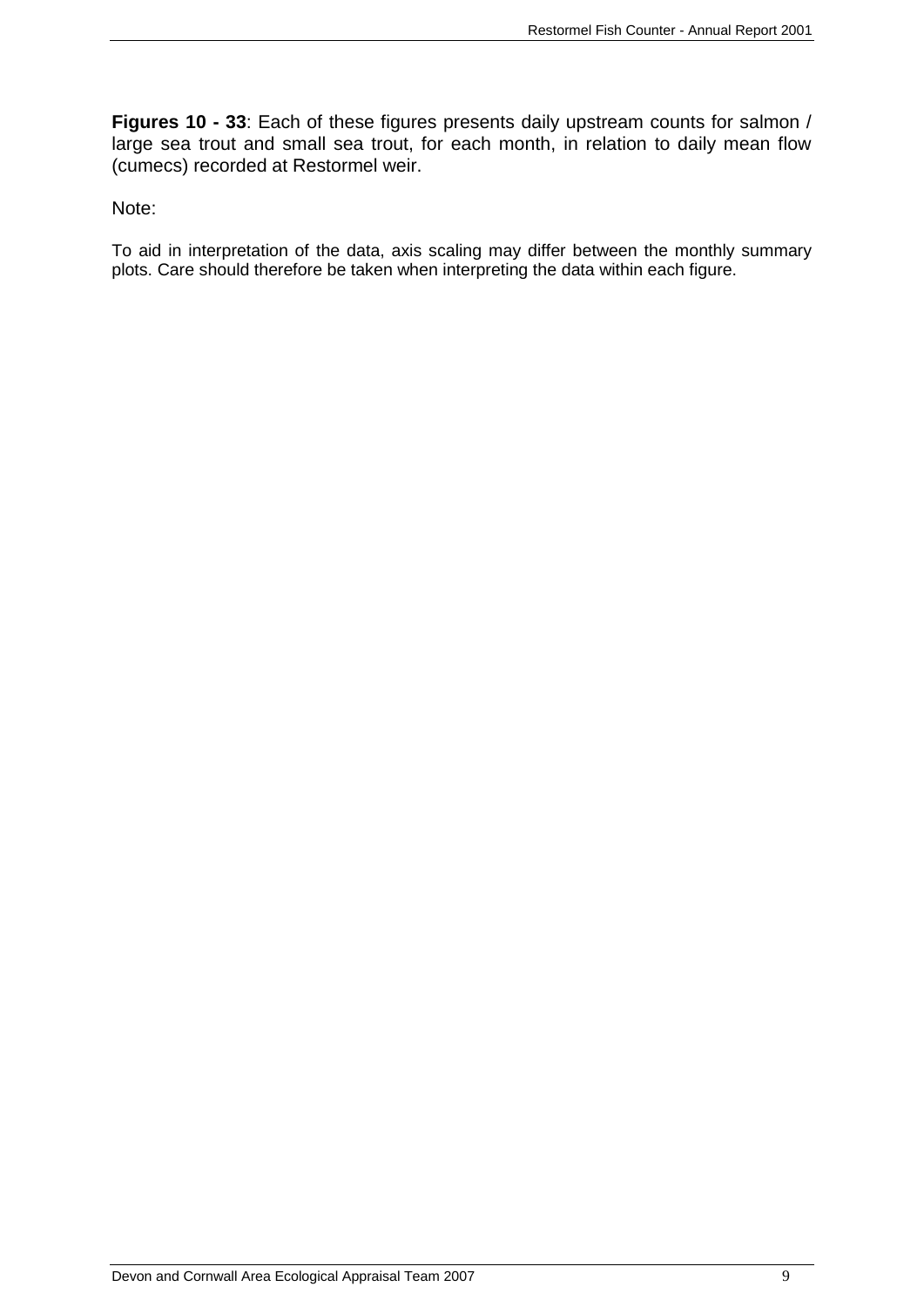Figure 1 – Monthly Upstream Counts for Salmon / Large sea trout at Restormel weir in 2001. Including the 6-year average and previous maximum and minimum counts indicated by the Y error bars.



#### **Table 1– Monthly Upstream Counts for Salmon / Large Sea trout at Restormel weir 1995 to 2001 and the 6-year average.**

| Month          | 1995 | 1996 | 1997 | 1998 | 1999 | 2000 | 2001 | $6-yr$  |
|----------------|------|------|------|------|------|------|------|---------|
|                |      |      |      |      |      |      |      | average |
|                |      |      |      |      |      |      |      |         |
| <b>January</b> | 108  | 143  | 62   | 40   | 41   | 41   | 69   | 73      |
| February       | 26   | 9    | 66   | 26   | 27   | 34   | 46   | 31      |
| March          | 12   | 9    | 5    | 8    | 60   | 90   | 20   | 31      |
| April          | 47   | 103  | 80   | 56   | 90   | 184  | 179  | 93      |
| <b>May</b>     | 78   | 207  | 264  | 206  | 254  | 323  | 323  | 222     |
| June           | 35   | 153  | 183  | 69   | 146  | 226  | 270  | 135     |
| July           | 94   | 129  | 90   | 105  | 135  | 380  | 238  | 156     |
| <b>August</b>  | 23   | 66   | 63   | 51   | 80   | 132  | 63   | 69      |
| September      | 50   | 53   | 49   | 64   | 46   | 91   | 35   | 59      |
| October        | 97   | 159  | 46   | 137  | 72   | 76   | 197  | 98      |
| November       | 198  | 101  | 85   | 76   | 184  | 57   | 113  | 117     |
| December       | 122  | 55   | 82   | 44   | 127  | 58   | 58   | 81      |

| 890<br>ററെ<br>1692<br>$\sim$ $\sim$ $\sim$<br>$\mathbf{r}$<br>$10-1$<br>1262<br>$\sim$<br>-4<br>rotals<br>1011<br>10<br>004<br>~<br>$\cdot$<br>. .<br>---- | - -<br>11 U.J<br>__ |
|------------------------------------------------------------------------------------------------------------------------------------------------------------|---------------------|
|------------------------------------------------------------------------------------------------------------------------------------------------------------|---------------------|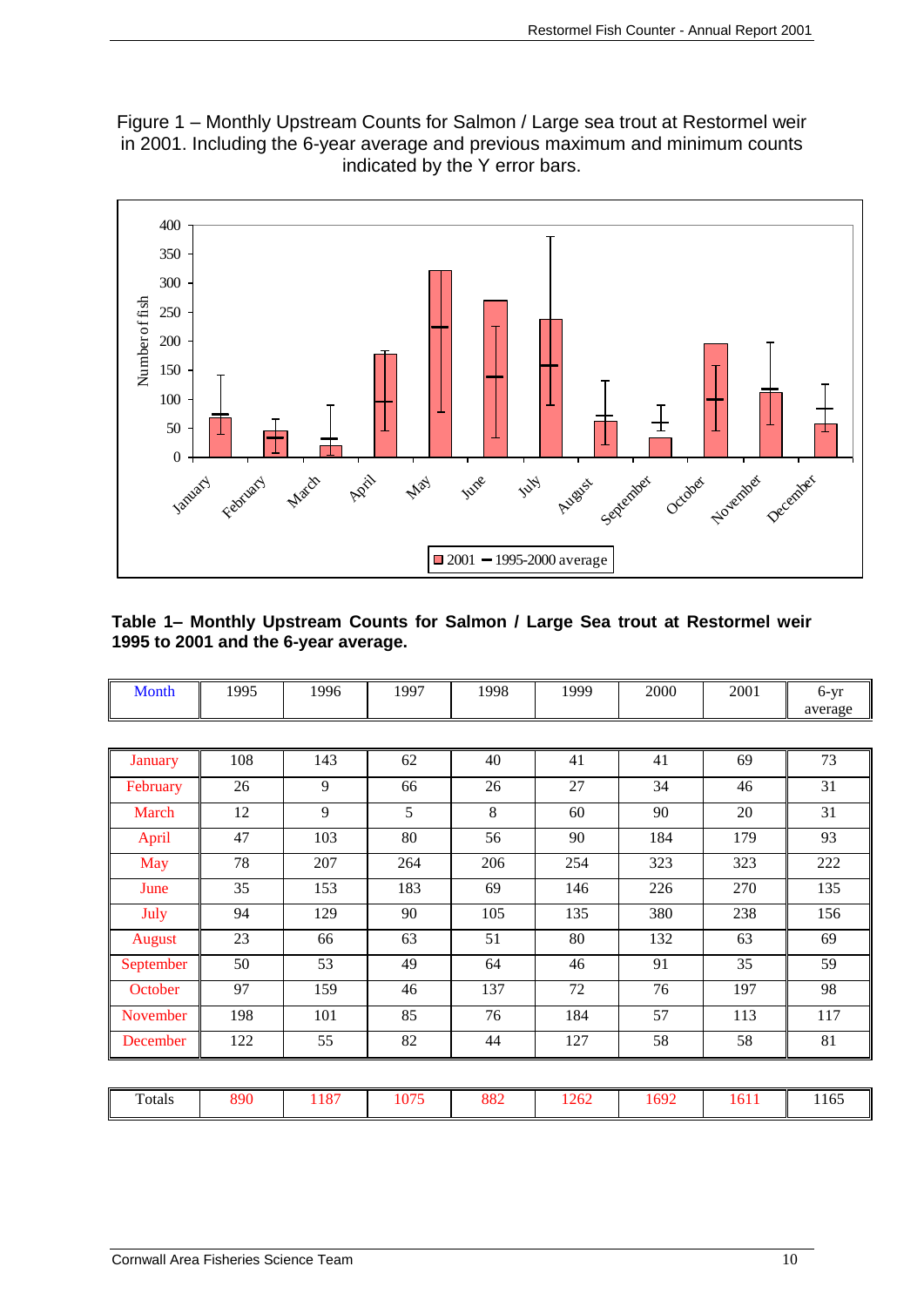Figure 2 - Monthly Upstream Counts for Sea trout at Restormel weir in 2001. Including the 6-year average and previous maximum and minimum counts indicated by the Y error bars.



#### **Table 2 - Monthly Upstream Counts for Sea trout at Restormel weir 1995 to 2001 and the 6-year average.**

| <b>Month</b>   | 1995 | 1996 | 1997         | 1998 | 1999 | 2000 | 2001 | $6-yr$<br>average |
|----------------|------|------|--------------|------|------|------|------|-------------------|
|                |      |      |              |      |      |      |      |                   |
| <b>January</b> | 52   | 156  | 13           | 46   | 18   | 15   | 38   | 50                |
| February       | 8    | 10   | 4            | 6    | 9    | 12   | 26   | 8                 |
| March          | 47   | 18   | $\mathbf{1}$ | 35   | 87   | 122  | 95   | 52                |
| April          | 274  | 303  | 264          | 256  | 203  | 397  | 533  | 283               |
| <b>May</b>     | 446  | 573  | 388          | 948  | 556  | 817  | 639  | 621               |
| June           | 1759 | 1065 | 1454         | 1070 | 2649 | 2254 | 2060 | 1709              |
| July           | 1513 | 2578 | 1237         | 770  | 2056 | 1736 | 3100 | 1648              |
| <b>August</b>  | 368  | 489  | 116          | 214  | 408  | 199  | 966  | 299               |
| September      | 263  | 92   | 21           | 36   | 114  | 102  | 86   | 105               |
| October        | 310  | 125  | 36           | 107  | 121  | 174  | 298  | 146               |
| November       | 368  | 84   | 113          | 82   | 259  | 93   | 128  | 167               |
| December       | 98   | 18   | 30           | 20   | 110  | 81   | 82   | 60                |
|                |      |      |              |      |      |      |      |                   |
| Totals         | 5506 | 5511 | 3677         | 3590 | 6590 | 6002 | 8051 | 5146              |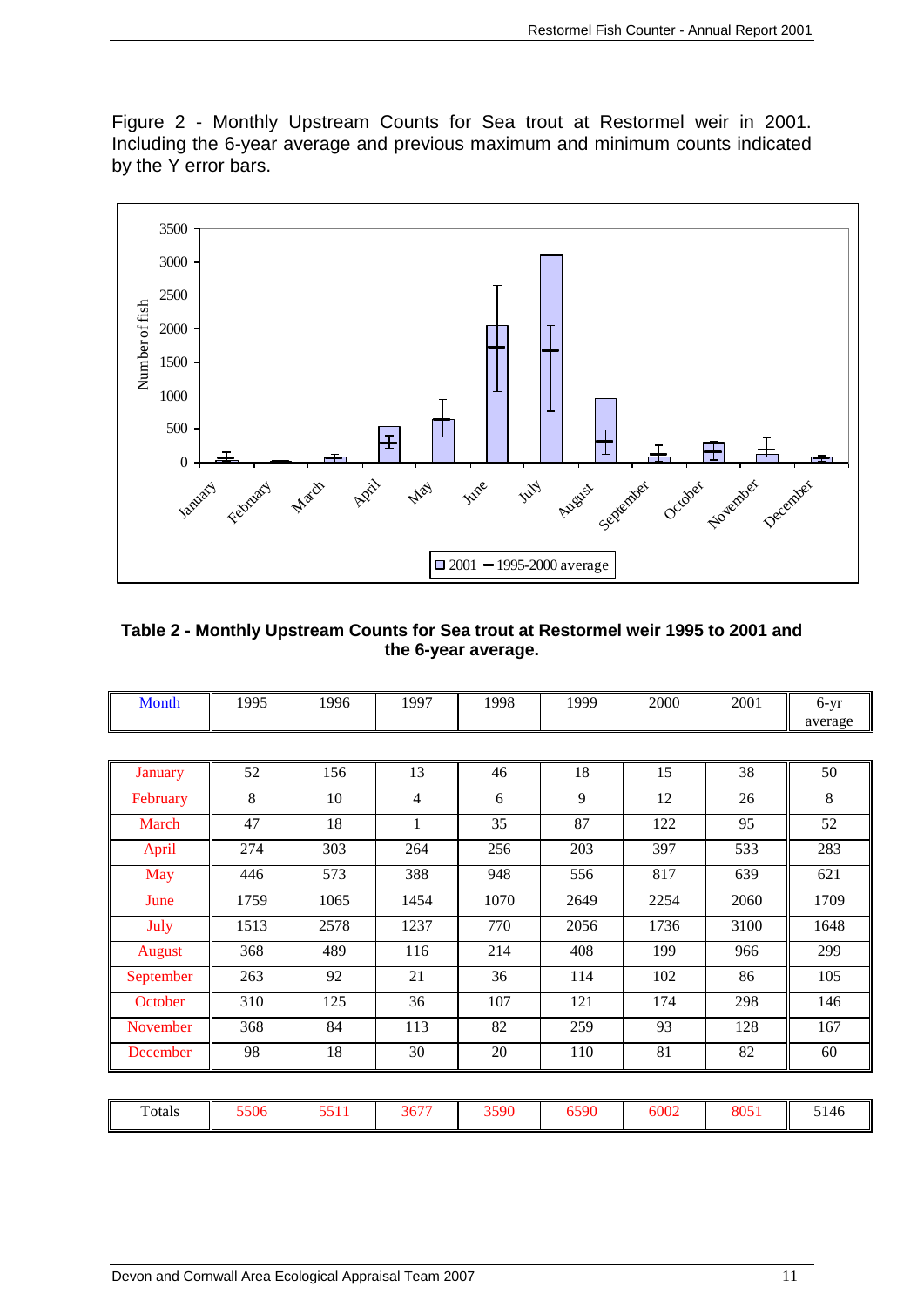Figure 3 – Monthly Upstream Counts for Salmon at Restormel weir in 2001/2002 (September to February). Including 6-year average and previous maximum and minimum counts indicated by the Y error bars.



#### **Table 3 - Monthly Upstream Counts for Salmon at Restormel weir in 2001/2002 (September to February) including 6-year average.**

| Month          | 1995/96 | 1996/97 | 1997/98 | 1998/99 | 1999/00 | 2000/01 | 2001/02 | $6-yr$<br>Average |
|----------------|---------|---------|---------|---------|---------|---------|---------|-------------------|
|                |         |         |         |         |         |         |         |                   |
| September      | 50      | 53      | 49      | 64      | 46      | 91      | 35      | 59                |
| October        | 97      | 159     | 46      | 137     | 72      | 76      | 197     | 98                |
| November       | 198     | 101     | 85      | 76      | 184     | 57      | 113     | 117               |
| December       | 122     | 55      | 82      | 44      | 127     | 58      | 58      | 81                |
| <b>January</b> | 143     | 62      | 40      | 41      | 41      | 69      | 68      | 66                |
| February       | 9       | 66      | 26      | 27      | 34      | 46      | 6       | 35                |
|                |         |         |         |         |         |         |         |                   |

| Total | $\sim$ 1.0<br>. .<br>$U_{\perp}$ | 106 | ററ<br>520 | ാറെ<br>رەد | 504 | $30-$ | 4.77 | $\tilde{\phantom{a}}$<br>᠇৴<br>__ |
|-------|----------------------------------|-----|-----------|------------|-----|-------|------|-----------------------------------|
|-------|----------------------------------|-----|-----------|------------|-----|-------|------|-----------------------------------|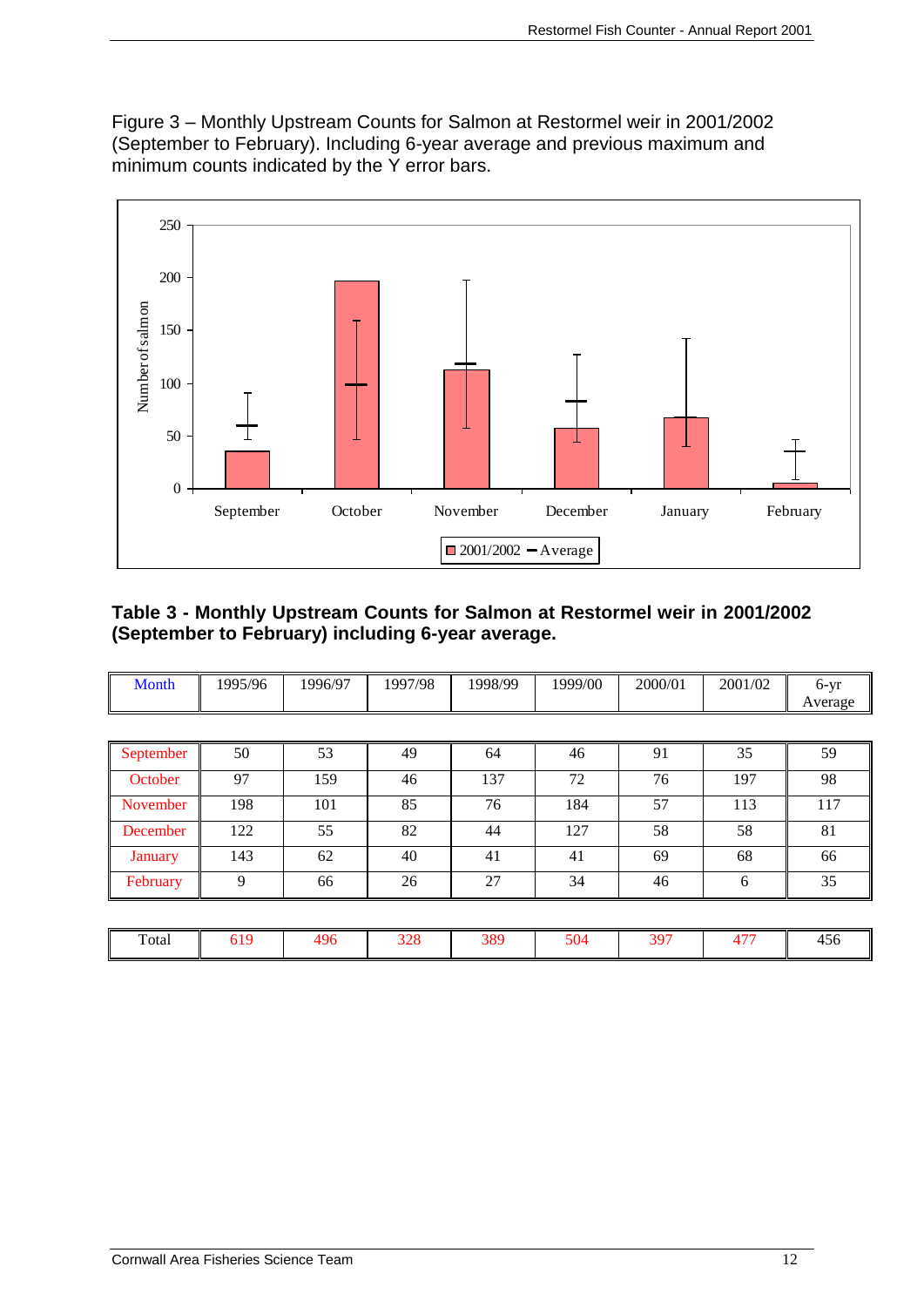## <span id="page-12-0"></span>**7. Video Validation & Counter Efficiency**

## <span id="page-12-1"></span>**7.1.Counter Efficiency**

#### **Table 4 – Fish counter detection efficiencies for Restormel fish counter.**

| Item                                                                              | Counter | Video | % Efficiency |
|-----------------------------------------------------------------------------------|---------|-------|--------------|
| Total Counts (Upstream, Downstream, Events)                                       | 407     | 461   | 88           |
| <b>Missed Counts</b>                                                              | 54      |       |              |
| <b>Upstream Salmonid Counts</b>                                                   | 277     | 446   | 62           |
| Upstream Salmonid Counts $>$ 50cm (Individuals)                                   | 46      | 47    | 98           |
| Upstream Salmonid Counts < 50cm (Individuals)                                     | 198     | 317   | 62           |
| Upstream Salmonid Counts < 50cm (Individuals) including non<br>directional events | 286     | 317   | 90           |

The over all detection efficiency for upstream salmonids was 62%. The detection efficiency was calculated using data for upstream migrating salmonids detected by the counter or seen on video. From table it can be seen that the counter has a much higher detection efficiency for large fish (98% for fish >50cm) than for small fish (62% for fish <50cm). If non directional events are included the detection rate for fish less then 50cm increases from 62 to 90%.

### <span id="page-12-2"></span>**7.2.Sizing ability of the fish counter**

#### **Table 5 – Sizing ability of Restormel fish counter**

| Item             | Counter | Video | % Error |
|------------------|---------|-------|---------|
| Salmonids > 50   | 265     | 218   | 18      |
| Salmonids $<$ 50 | 358     | 405   | $-13$   |
| Total            | 623     | 623   |         |

Table utilises matched counter and video data for upstream migrating salmonids to calculate the % error in the sizing ability of the counter. From the table it can be seen that for the matched counter and video data the number of fish greater than 50cm was overestimated by 18% whilst the number less than 50cm was underestimated by 13%.

## <span id="page-12-3"></span>**8. Discussion**

Figures 1 & 2 show the seasonal run patterns observed for salmon / large sea trout and small sea trout on the River Fowey in 2001 as well as the average for the previous 6 years. The combined total annual count for upstream migrating salmonids on the River Fowey was 9662 in 2001 this is considerably larger than the count of 4694 that was recorded in 2001. Figure 3 shows the monthly upstream counts for salmon at Restormel weir in 2001/2002 (September to February).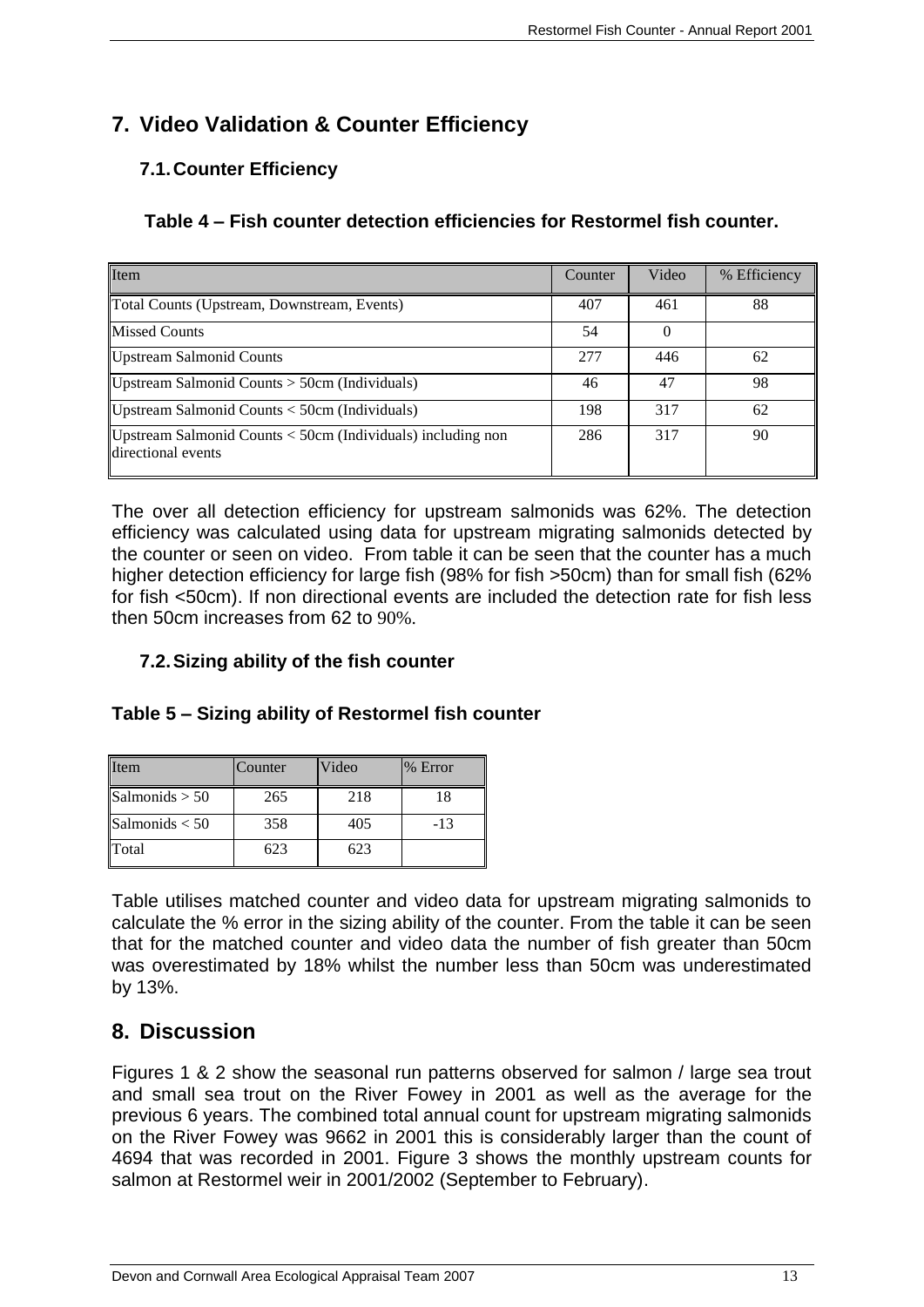#### <span id="page-13-0"></span>**8.1.Salmon / Large Sea Trout counts recorded on the River Fowey 1995 – 2000.**

- The upstream counts obtained during April July indicate that a large number of salmon sized fish are entering the river at this time. Deflection values over the period April to July confirm this.
- Traditionally, evidence coming from historical netting, trapping and the rod fishery, salmon are known to enter the Fowey from the beginning of July with a further late run of salmon occurring from October to January. Large sea trout are known to enter the river between March and July.
- As an unknown proportion of the salmon sized events which occur from April to July are caused by sea trout a minimum salmon count for the Fowey is taken just from the months September to February.

#### <span id="page-13-1"></span>**8.2.Late run (September to February) Salmon counts recorded on the River Fowey 1995 – 2001.**

- The total late run count of salmon was 477 in 2001/02 a 20% increase from the 2000/01 count. The year 2001/02 count was however 5% lower than the previous 6-yr average (Table 3)
- The number of salmon entering the Fowey during this period in 2001 is encouraging. The numbers of late returning salmon on the Fowey has generally followed a downward trend over the previous 6 years.
- Over the same period a general decrease has also been observed in the number of rod caught salmon (E.A., 2000). The lack of a comparable increase in the number of rod caught salmon in 2001 on the Fowey could be explained by a 30% decrease in the reported fishing effort by the Fowey salmon anglers between 1995 and 2001.

#### <span id="page-13-2"></span>**8.3.Early run (July to August) Salmon counts recorded on the River Fowey 1995 – 2001.**

- For the reasons discussed above it is far harder to obtain an accurate count of the number of salmon migrating upstream during the summer months.
- Rod catch data (E.A, 2000) indicates that the decrease observed in rod caught salmon on the Fowey over the past 5 years has occurred at the end of the fishing season. With the numbers of salmon caught prior to October remaining relatively constant.
- Data from the fish counter and rod returns suggest that the 'later run' is decreasing whilst rod returns suggest the summer run is remaining consistent. The contribution to the total run on the River Fowey by the 'summer run' of grilse might be increasing. It is therefore important to develop ways to obtain an accurate estimate of the number of salmon returning during these summer months.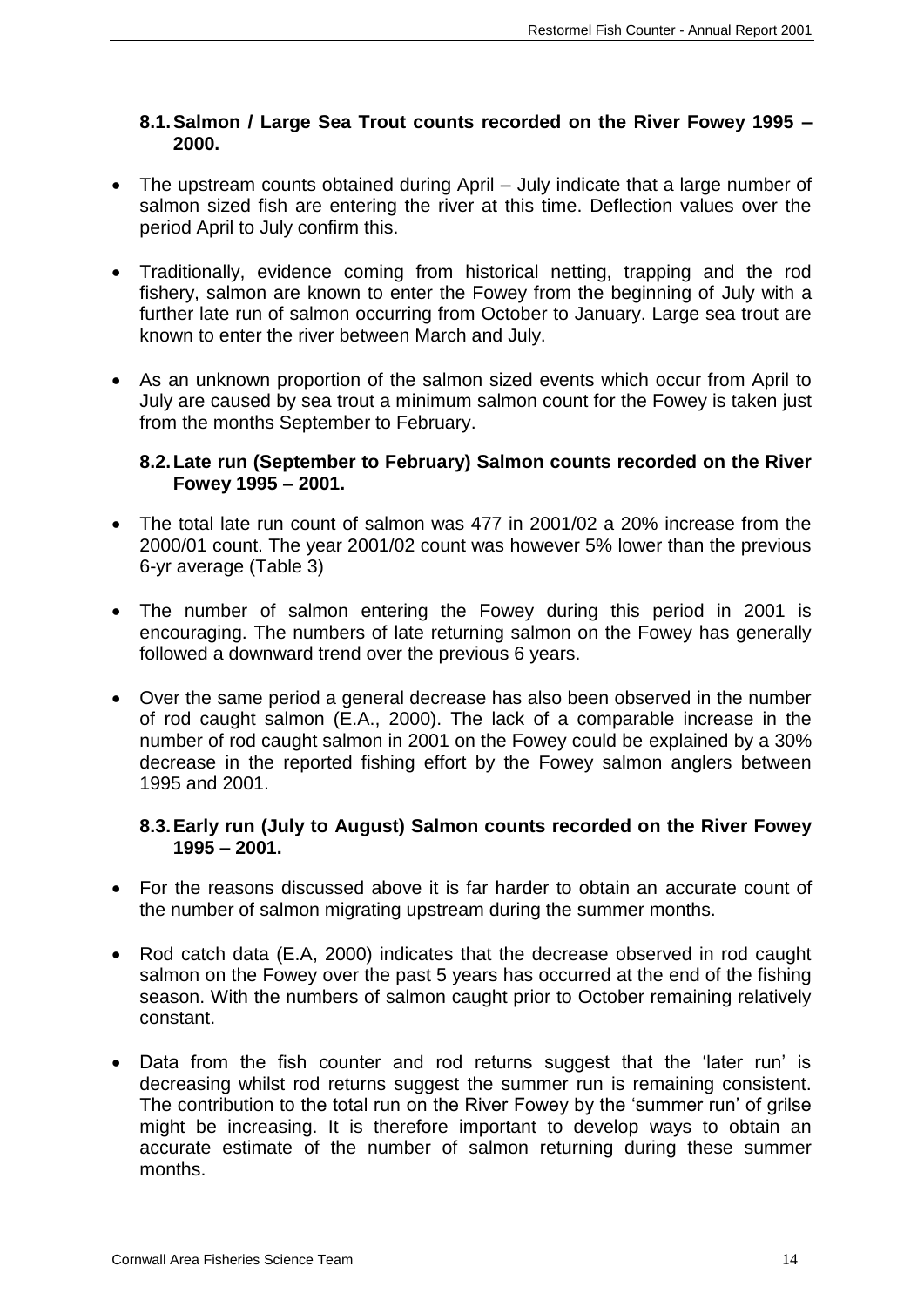- As stated above historical trapping and netting data indicates that only very few salmon enter the River Fowey prior to the end of June. It is therefore likely that most of the salmon sized events prior to July will have been created by sea trout and can be discounted. Further analysis is however needed in order to estimate how many of the 238 salmon sized events counted in July were caused by salmon.
- Discrimnant analysis, of salmonid lengths caught in the River Fowey nets during July between 1990 and 1999, indicates that 239/255 (94%) salmon have a length greater than or equal to 55cm whilst 33/38 (87%) sea trout have a length less than 55cm. Suggesting that 55cm could be used as a reliable cut of point between salmon and sea trout on the Fowey in this month. In July the counter recorded 238 upstream movements by salmon sized fish. 87 of these fish were observed on video and their lengths calculated. 54/87 (62%) had a length greater than or equal to 55cm suggesting they were salmon. From this an estimate of 148 salmon (62% of the 238 salmon sized events) can be obtained for the month of July.
- In the future efforts will be made to record on video and calculate accurate lengths for all the salmon sized events recorded by the counter during the summer months to gain a more accurate count of this potentially important run of salmon.

#### <span id="page-14-0"></span>**8.4.Estimated Large Sea Trout counts recorded on the River Fowey 1995 – 2001.**

- 2001 was a very good year for large sea trout. The numbers of salmon sized events were above average in April, May, June and July and equal to or higher than the previous recorded maximum in April, May and June.
- The number of large sea trout returning (salmon sized upstream migrations from April to July) was 9% down on 2000. It was however up by 67% on the previous 5 year average.
- Counter data from previous years indicates a general increase in the estimated number of large sea trout over the last six years, with the exception of 1998.
- The buy-back scheme of the River Fowey nets coincides with the timing of the large sea trout run and could be responsible for the increase in large sea trout numbers observed in recent years.

#### <span id="page-14-1"></span>**8.5.Small sea trout counts recorded on the River Fowey 1995 –2001.**

- The main run of small sea trout (mainly school peal) occurred at a similar time to previous years with the highest numbers of fish entering the Fowey during June and July.
- A comparison of figures 1 and 2 reveals the main school peal run to occur a month or two after that of the larger sea trout.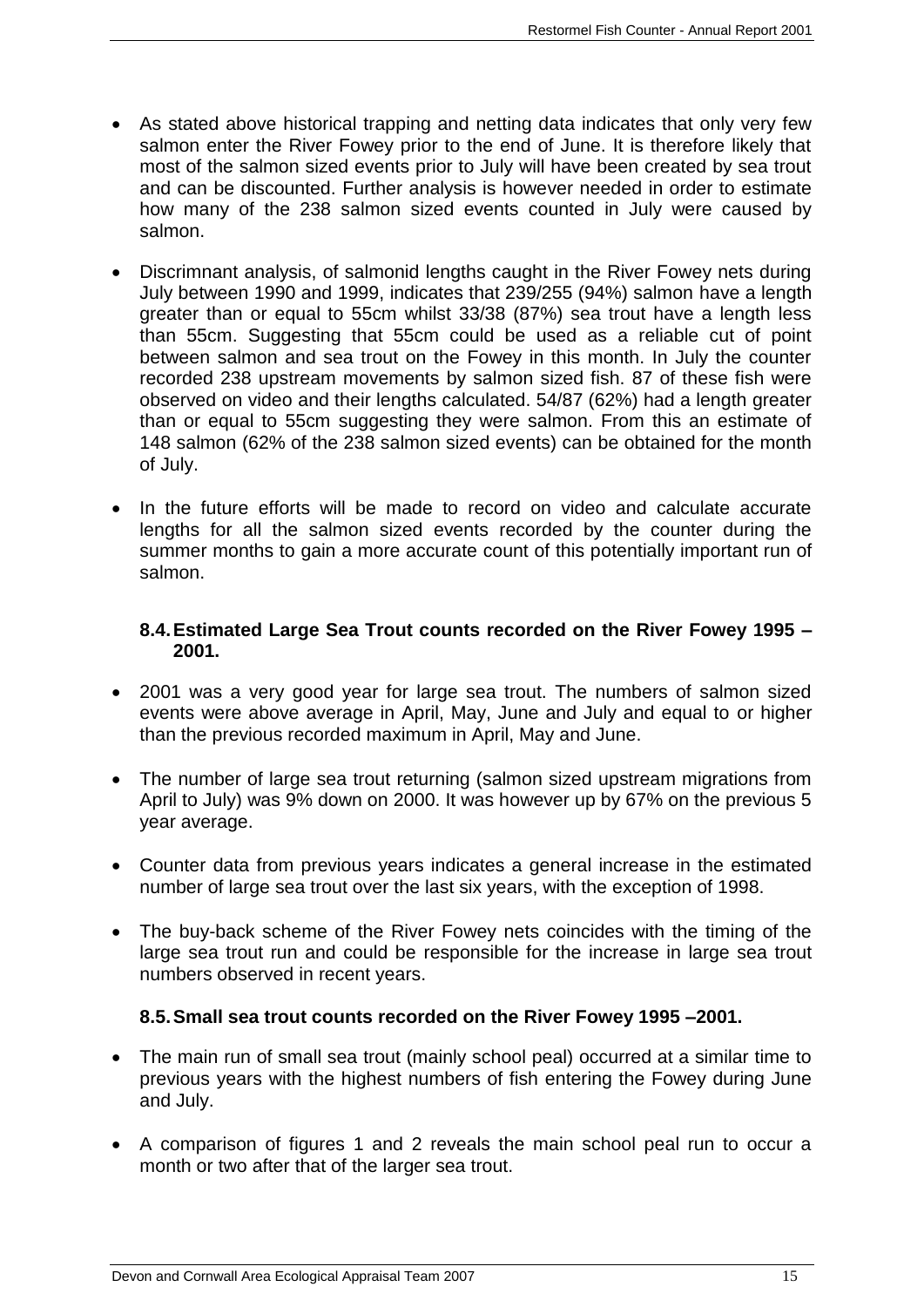The total count for small sea trout in 2001 was 8051 which was the highest on record showing a 56% increase on the previous six year average. And a 22% increase on the previous maximum count (6590 in 1999).

## <span id="page-15-0"></span>**9. Environmental factors**

Environmental factors routinely measured at Restormel are flow, temperature, barometric pressure and conductivity. Rate of flow is generally considered to be the dominant factor controlling the upstream migration of salmonids especially salmon. However it should not be considered in isolation as its effects are often modified by other factors such as water temperature, changes in barometric pressure; together with wind, weather and tide conditions etc.

## <span id="page-15-1"></span>**9.1.Flows and upstream migration on the River Fowey 1995 – 2001**

The patterns of flow recorded at Restormel in 2001 during the period of the main fish runs were generally consistent with that of previous years. The main difference between 2001 and previous years were the low flows during the autumn and early winter. Figure 5 shows four distinct peaks in flow between the start of October and the end of the year (06/10, 28/10, 10/11 and 30/11). Each increase is accompanied by an increase in the numbers of upstream migrating salmon.

The low flows in autumn followed by an increase in October could possibly explain the high number of salmon recorded at Restormel in October (Figure 3). Salmon were possibly held up by the low flows and encouraged to move all at once in October when it finally started to rain.

Unlike the salmon the sea trout appear (figures 4 and 5) to not require an increase in flow to migrate up river. During the main run of both small and large sea trout the fish can be seen to move over a range of flows. Most of the sea trout especially the school peal migrating up stream under low flows (in the order of 2 cumecs).

#### <span id="page-15-2"></span>**9.2.Water Temperature**

Figures 5 & 6 indicate that the patterns of fish movement coincide with rises and falls in temperature over the period 6 April – 30 October. Although the evidence for the influence of temperature on upstream migration is inconclusive (Banks, 1969) it is generally accepted that salmonids tend to move within an optimum temperature band of between  $5^{\circ}$ C – 21.5°C (Alabaster, 1970). Bearing this is mind the patterns of fish movement with regards to temperature are probably to be expected. However the temperature data is still of interest as part of a long term data set as the energetic costs of migrations outside of this optimum band may, in part, account for the timing of river entry and the subsequent behaviour displayed by the migrating fish (Milner, 1989). With the current interest in climate change temperature data may therefore provide early evidence on the effects of global warming on migratory fish populations and in particular changes in the timing of their migrations.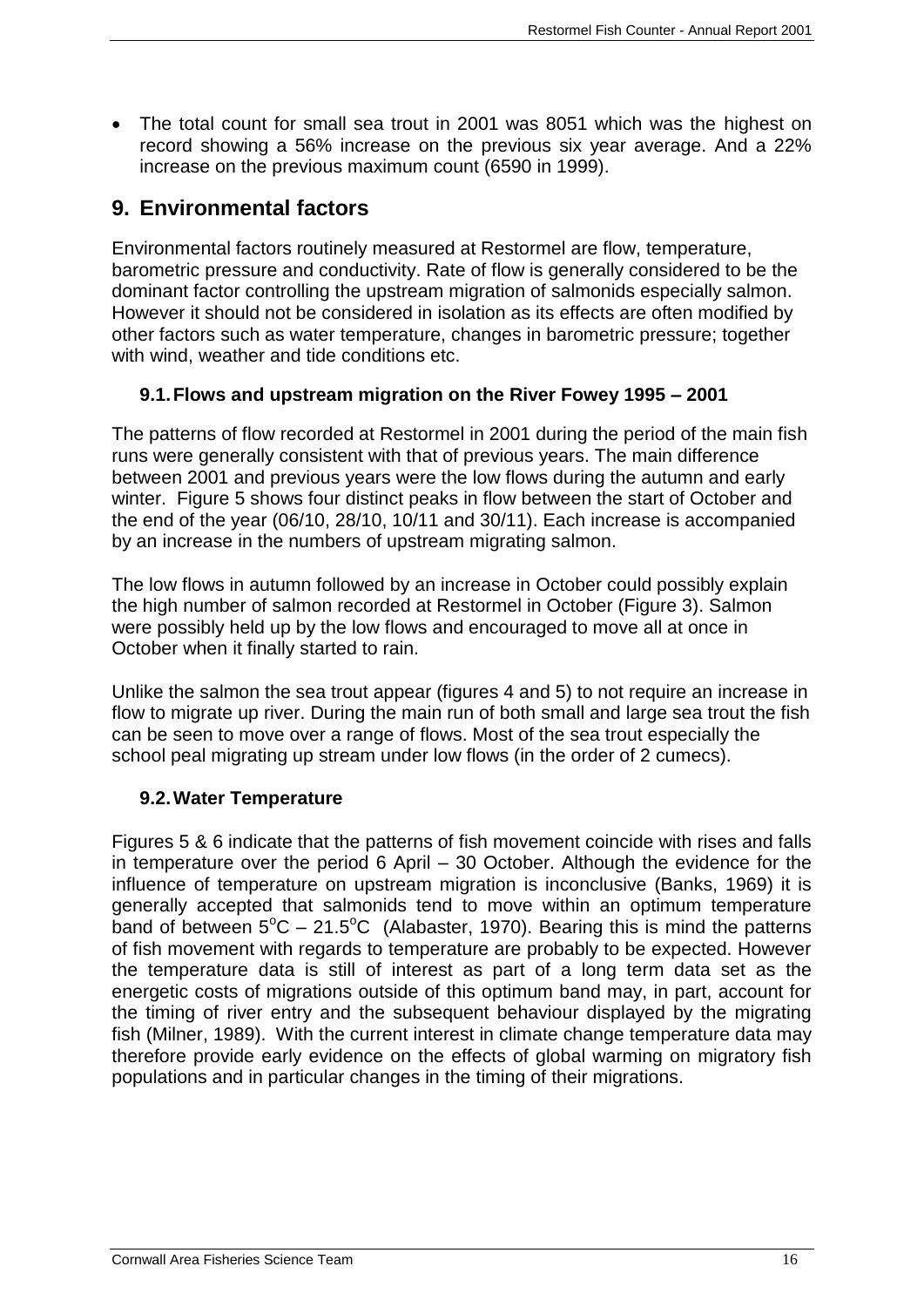#### <span id="page-16-0"></span>**9.3.Barometric pressure**

Figures 7 & 8 indicate that the relationship between barometric pressure and fish movements is not as clear as that existing for temperature and flow. It is also not clear to see from the data whether fish are moving prior to an increase in flow i.e. using a drop in pressure to predict an increase in flow. The data, as might be expected, shows a small degree of correlation between flow and barometric pressure. This is particularly evident in the period from the end of November to the end of December where changes in flow and barometric pressure mirror each other almost exactly.

Changes in barometric pressure have often been thought to a play a part in stimulating the upstream movements of salmonids. However evidence in the scientific literature is inconclusive and often contradictory. Banks (1969) conducted a thorough literature review of the factors affecting the upstream migrations of salmonids and concluded that although temperature had a significant effect on salmonid migrations the effect of changes in barometric pressure were minimal. However, anecdotal evidence seems to suggest that changes in barometric pressure may affect fish movements to a greater degree, once the fish are within the river system, and it is therefore worthy of further investigation.

## <span id="page-16-1"></span>**10. Video Validation and Counter Efficiency**

A new wire mounted camera array was installed at Restormel in 2001. This new camera system can be positioned over any of the three channels. In 2001 the array was placed over channel two in order to validate the efficiency of the counter on this side channel.

As in previous years a camera was mounted above channel one. The infra red lighting system that is installed at Restormel allowed footage to be collected 24hours a day.

| Table 6-Summary of Video Validation at Restormel Fish Counter 2001. |  |
|---------------------------------------------------------------------|--|
|---------------------------------------------------------------------|--|

| <b>Channel</b> | No. of Hours<br><b>Recorded</b> | <b>Period of</b><br><b>Operation</b> | No. of Hours<br><b>Watched</b> |
|----------------|---------------------------------|--------------------------------------|--------------------------------|
|                | 3650                            | $17/04 - 21/12$                      | 591                            |
|                | 3650                            | $17/04 - 21/12$                      | 591                            |

The counter efficiencies (Tables 4 & 5) are based on the number of fish that have been seen on the video and recorded by the counter, over the period 01/05/01 – 31/08/01.

The overall detection efficiency of the counter for upstream salmonids in channel one was estimated at 62%. This level of efficiency is better that that reported in the 1997 validation study (Environment Agency, 1998). This can be explained by the difference in the time of year that each validation study was carried out.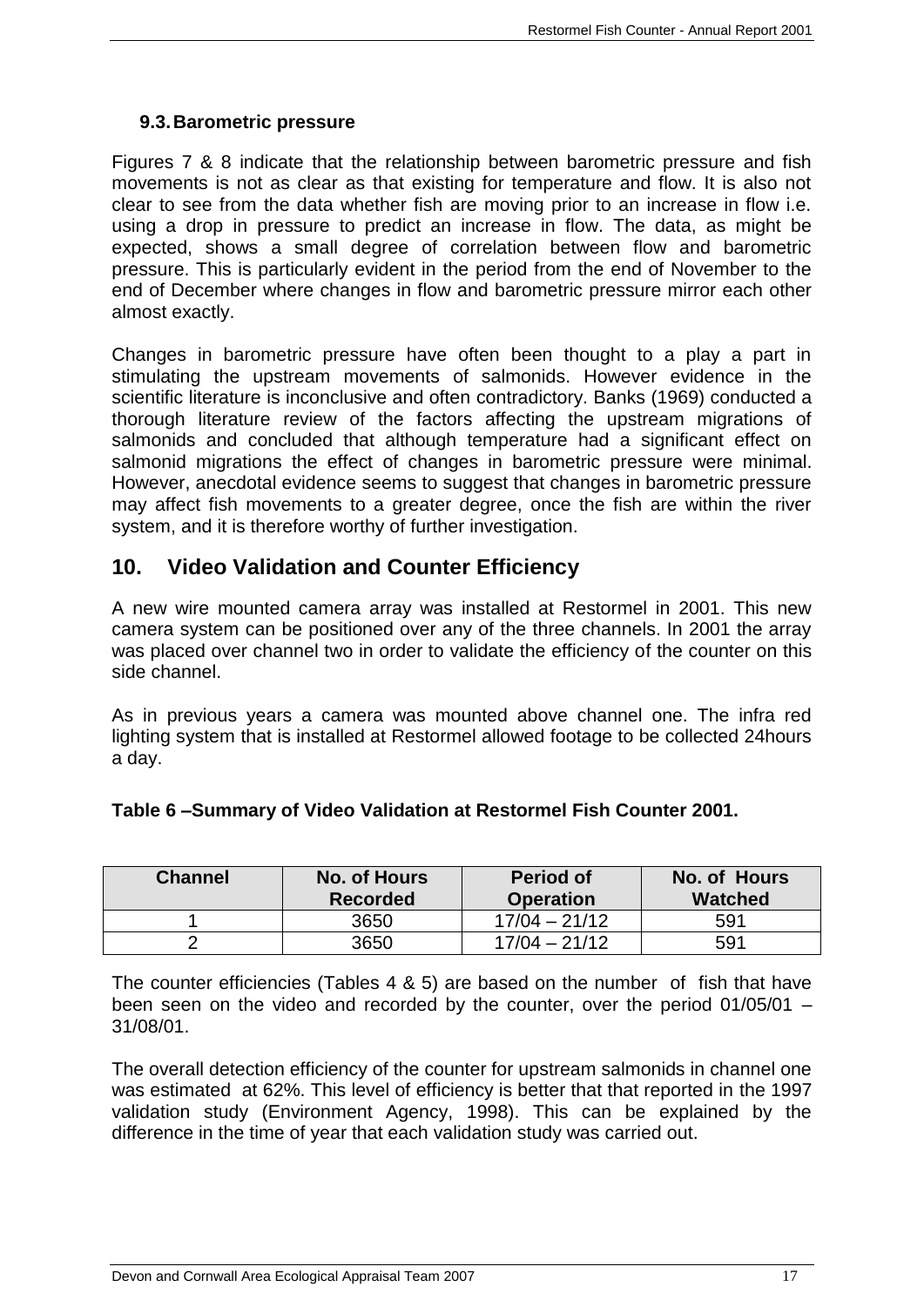The original 1997 study concentrated on the months of July and August. Whilst the present validation study was carried out over the months May to August. The 1997 study placed more emphasis on a time of year in which there were larger numbers of small fish (school peal) which are known to decrease the counters detection efficiency.

In 2001 the detection efficiency for salmonids greater in length than 50cm was 98% which is comparable to that of the original study. The detection efficiency for fish of less than 50cm on length was 62%, which is greater than that of the original study. If non-directional events are included the detection rate for fish less than 50cm increases to 90%.

The sizing ability of the fish counter is shown in Table 5. The number of salmonids greater than 50cm was overestimated by 18% whilst the number less than 50cm was underestimated by 13% (a total of 92% were correctly sized). The sizing ability of the fish counter in this validation study has change form previous studies. The difference can again be explained by the time of year that the study was carried out. The 2001 study was carried out over a period including May and June. These months were not included in the 1997 study. Large numbers of sea trout with lengths between 40cm and 60cm (including maiden sea trout and repeat spawners) migrate up the River Fowey during these months. The higher percentage of incorrectly sized fish in the present study is due to the increased number of fish close to threshold length of 50cm. The change in the sizing efficiency of the counter with respect to the time of year is illustrated in Table 5.

| Month         | Salmonids > 50 |              |        | Salmonids <50  |              |        | % Correctly  |
|---------------|----------------|--------------|--------|----------------|--------------|--------|--------------|
|               | <b>Counter</b> | <b>Video</b> | %Error | <b>Counter</b> | <b>Video</b> | %Error | <b>Sized</b> |
| <b>May</b>    | 113            | 103          | 9      | 5              | 15           | $-200$ | 92           |
| June          | 47             | 25           | 47     | 86             | 108          | $-26$  | 83           |
| July          | 85             | 74           | 13     | 93             | 104          | $-12$  | 94           |
| <b>August</b> | 20             | 16           | 20     | 174            | 178          | $-2$   | 98           |
| <b>Total</b>  | 265            | 218          | 18     | 358            | 405          | $-13$  | 92           |

## **Table 7 – Monthly sizing ability of Restormel fish counter.**

## <span id="page-17-0"></span>**11. Data Processing**

The data presented in this report represents final adjusted counts, which take into account maintenance work on the weir and non-target species etc. The original monthly summary reports distributed in 2001 were intended to give a general indication of salmonid movements and to provide an estimated minimum salmonid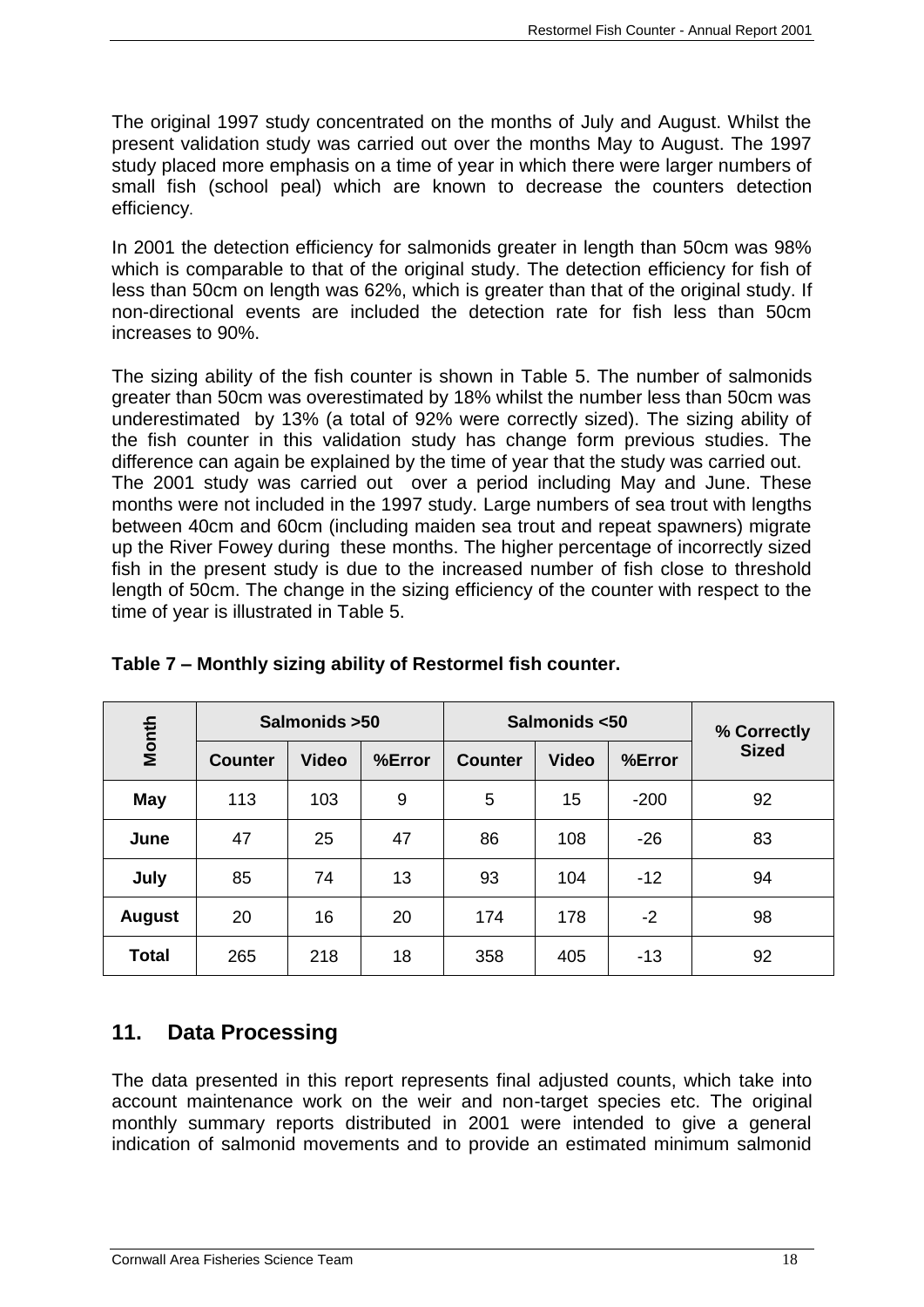count for each month. Any data contained within the original monthly summary reports have been superseded by this report.

## <span id="page-18-0"></span>**12. Update**

- A new wire mounted camera array was installed at Restormel in 2001. This new camera system can be positioned over any of the three channels. In 2001 the array was placed above channel two in order to validate the efficiency of the counter on this side channel.
- The implementation of a new method of stacking video recorders in series enabled 96hrs of continual footage to be recorded without the need to manually change tapes.
- A TRAKER modem was installed in 2001 to allow remote downloading of both the counts and individual graphical outputs.
- In 2001 individual graphical outputs for each events recorded by the counter were inspected as a further validation process.

## <span id="page-18-1"></span>**13. Future Work**

- Continued validation of the counters efficiency and ability to apportion species.
- The Agency intends to install a steel gantry with 3 high quality monochrome digital cameras. These will improve the picture quality over all three channels of the weir, especially during the hours of darkness.
- Assessment of fish movements in relation to river flows.
- A period of trapping to reassess and improve the fish counters ability to apportion species – under discussion.
- Reprogramming the fish counter to recognise more of the non-directional fish events as upstream fish.
- Record on video and calculate accurate lengths for all salmon sized upstream migrations recorded by the counter during the summer months. In order to gain a more accurate count of the summer grilse run on the Fowey.
- Review of the operating protocol in June and July to enable counter to improve detection efficiency.

## <span id="page-18-2"></span>**14. Counter Downtime**

The counter was operational for 8704 hours out of a possible 8760, approximately equivalent to 363 days out of a total of 365 days. The majority of this downtime can be attributed to the counter being out of operation due to a blown fuse. Renovations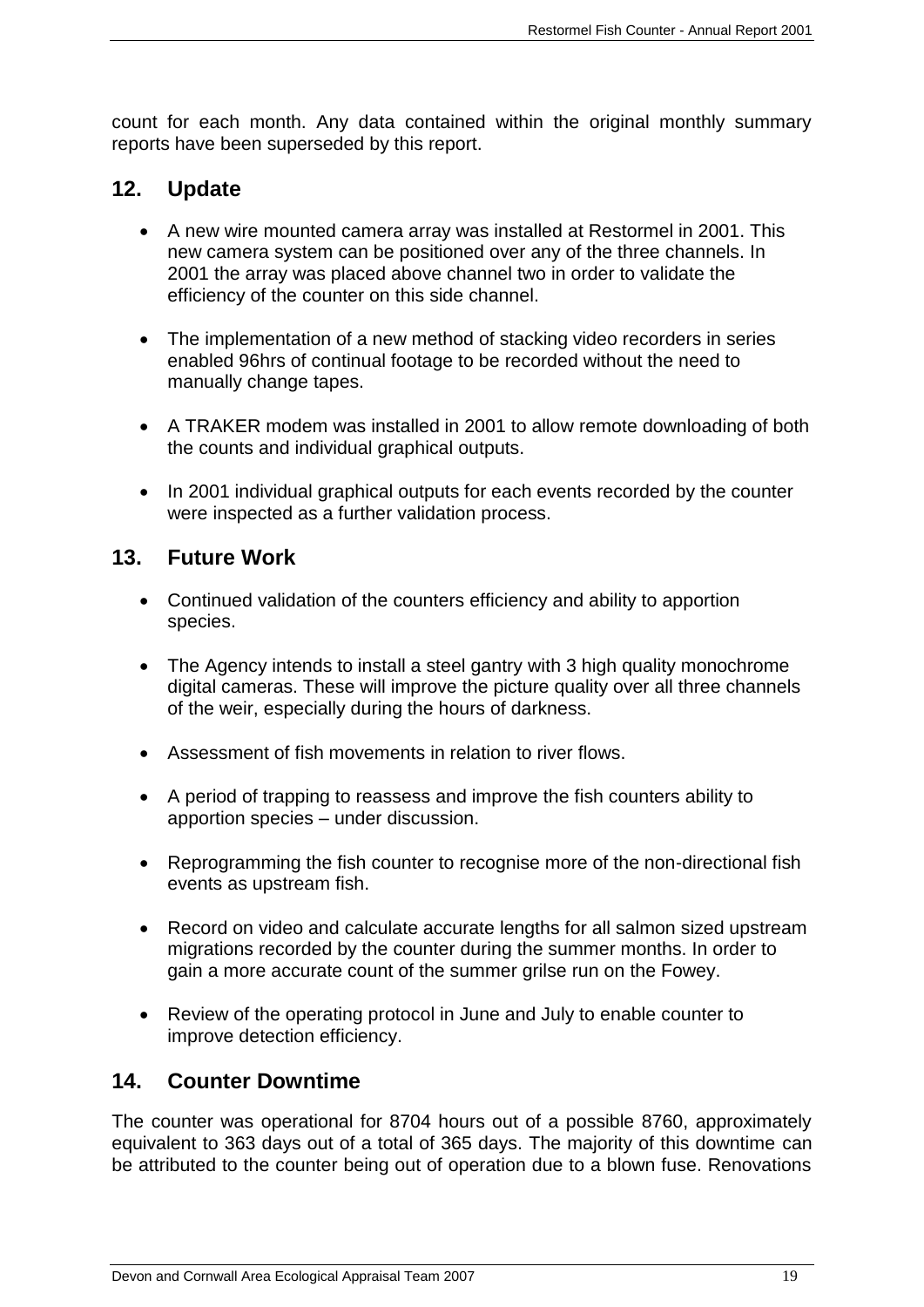were undertaken on the weir in August. During this time 2 channels were always open so it was not included in the downtime. The downtime has been broken down as follows:

#### **Table 8 – Breakdown of counter downtime in 2001.**

| <b>Item</b>            |          | Downtime | % Downtime |         |  |
|------------------------|----------|----------|------------|---------|--|
|                        | Enforced | Routine  | Enforced   | Routine |  |
| Weir                   |          |          |            |         |  |
| Counter<br>Maintenance |          |          |            |         |  |
| <b>Counter Fault</b>   | 56:15    |          | 100        |         |  |
| Other                  |          |          |            |         |  |

| Total downtime<br>(Hours)               | 56.25 |  |
|-----------------------------------------|-------|--|
| Expected<br>Operational<br><b>Hours</b> | 8760  |  |
| % Of Time<br>Operational                | 99.36 |  |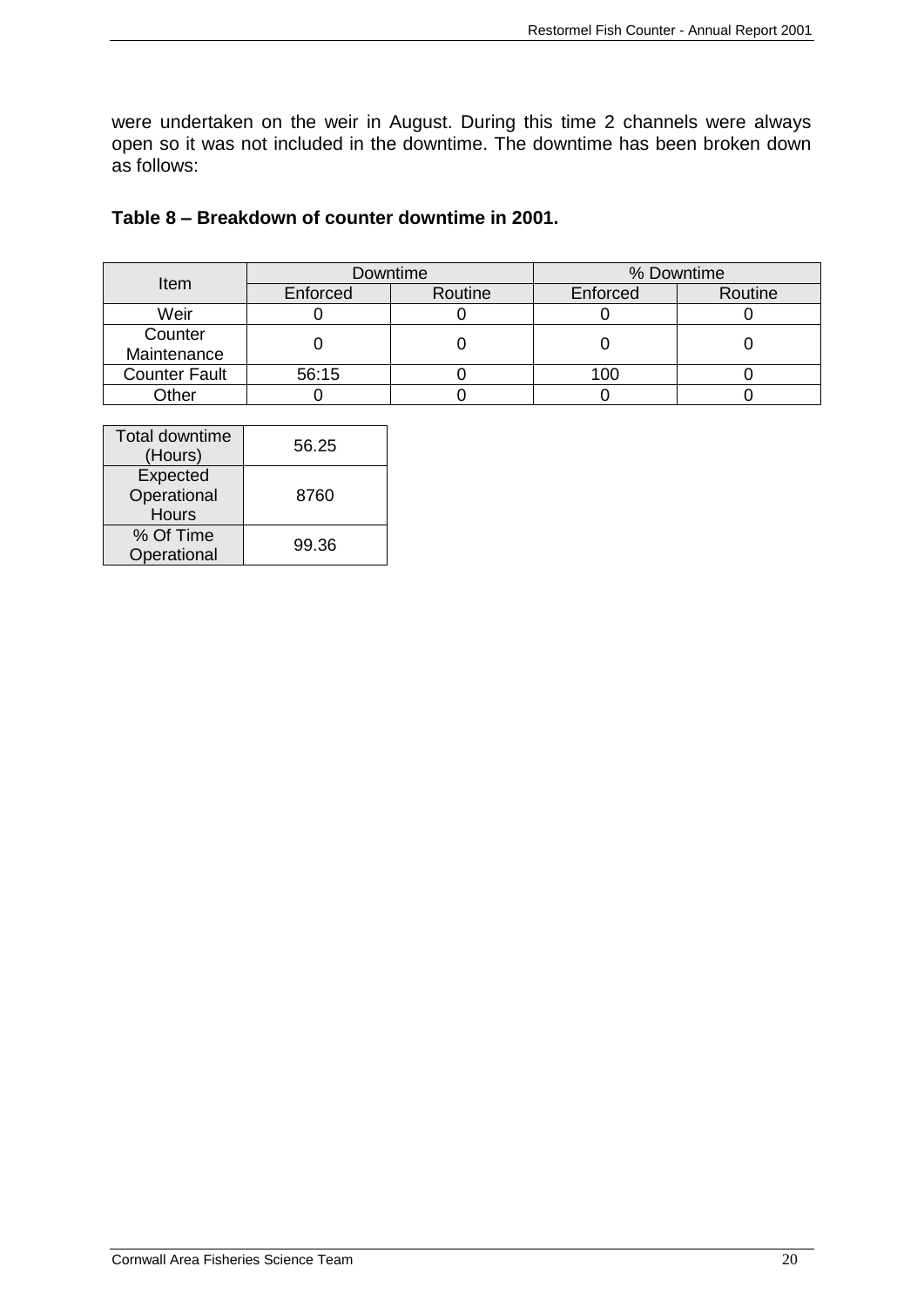#### <span id="page-20-0"></span>**15. References**

- 01. Environment Agency (1997). Design and Use of Open Channel Resistivity Fish Counters (Advisory Manual). Fisheries Technical Manual No. 2. Environment Agency North West Region. R&D Technical Report W23.
- 02. Environment Agency (1997). Salmon and Sea Trout Movements Recorded at Restormel Fish Counting Station on the River Fowey during 1996. Environment Agency. Annual Report 1997.
- 03. Environment Agency (1998). "A Preliminary Assessment of the Buy-back of licensed Migratory Salmonid Netting Time on the River Fowey in 1997 and 1998. Environment Agency. Restormel Fish Counter Data Report - July 1998.
- 04. Solomon, D.J, Sambrook, H.T, Broad, K.J (2002). Salmon Migration and River Flow: "Results of Tracking Radio Tagged Salmon in Six Rivers in South West England." Research & Development Publication 4. Environment Agency 2002.
- 05. Environment Agency (1998). Restormel Fish Counter. Annual Report 1997. Environment Agency 1998.
- 06. Environment Agency (1999). Restormel Fish Counter. Annual Report 1998. Environment Agency 1999.
- 07. Environment Agency (2000). Restormel Fish Counter. Annual Report 1999. Environment Agency 2000.
- 08. Environment Agency (2001). Restormel Fish Counter. Annual Report 2000. Environment Agency 2001.
- 09. Banks,J.W. (1969). A review of the literature on the upstream migration of adult salmonids. J. Fish Biol. 1, 85-136.
- 10. Milner, N. J. (1989). Fish movement in relation to freshwater flow and quality. Workshop proceedings of The Atlantic Salmon Trust 6 April 1989.
- 11. Alabaster, J.S. (1970). River flow and upstream movement and catch of migratory salmonids. J. Fish. Biol. 2, 1-13.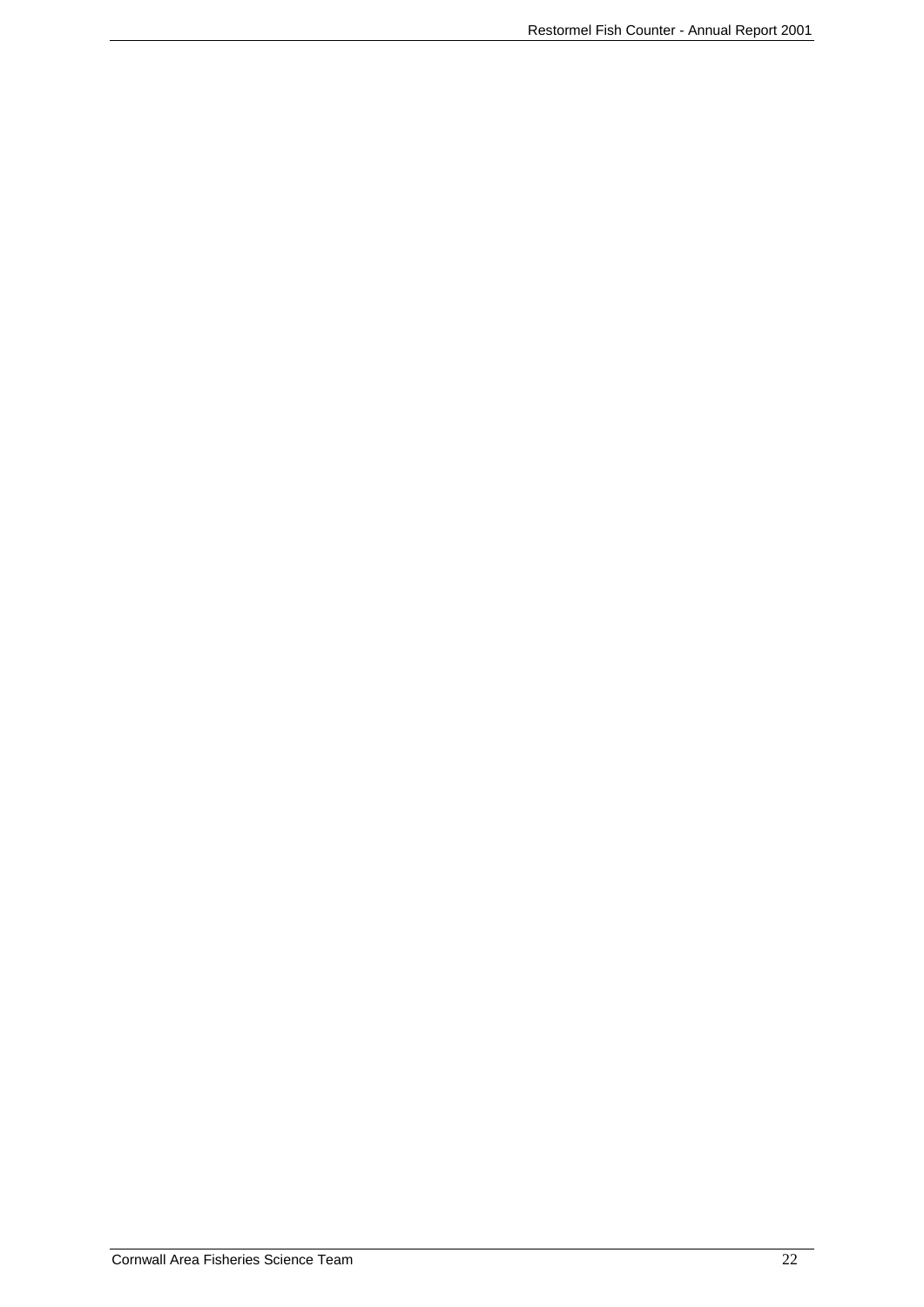## <span id="page-22-0"></span>**16. Appendices**

#### **Appendix 1 – Daily Upstream Counts in Relation to Flow (cumecs) at Restormel Weir 2001**





Figure 5 Daily Upstream Counts of Sea Trout in Relation to Flow (cumecs) at Restormel Weir 2001

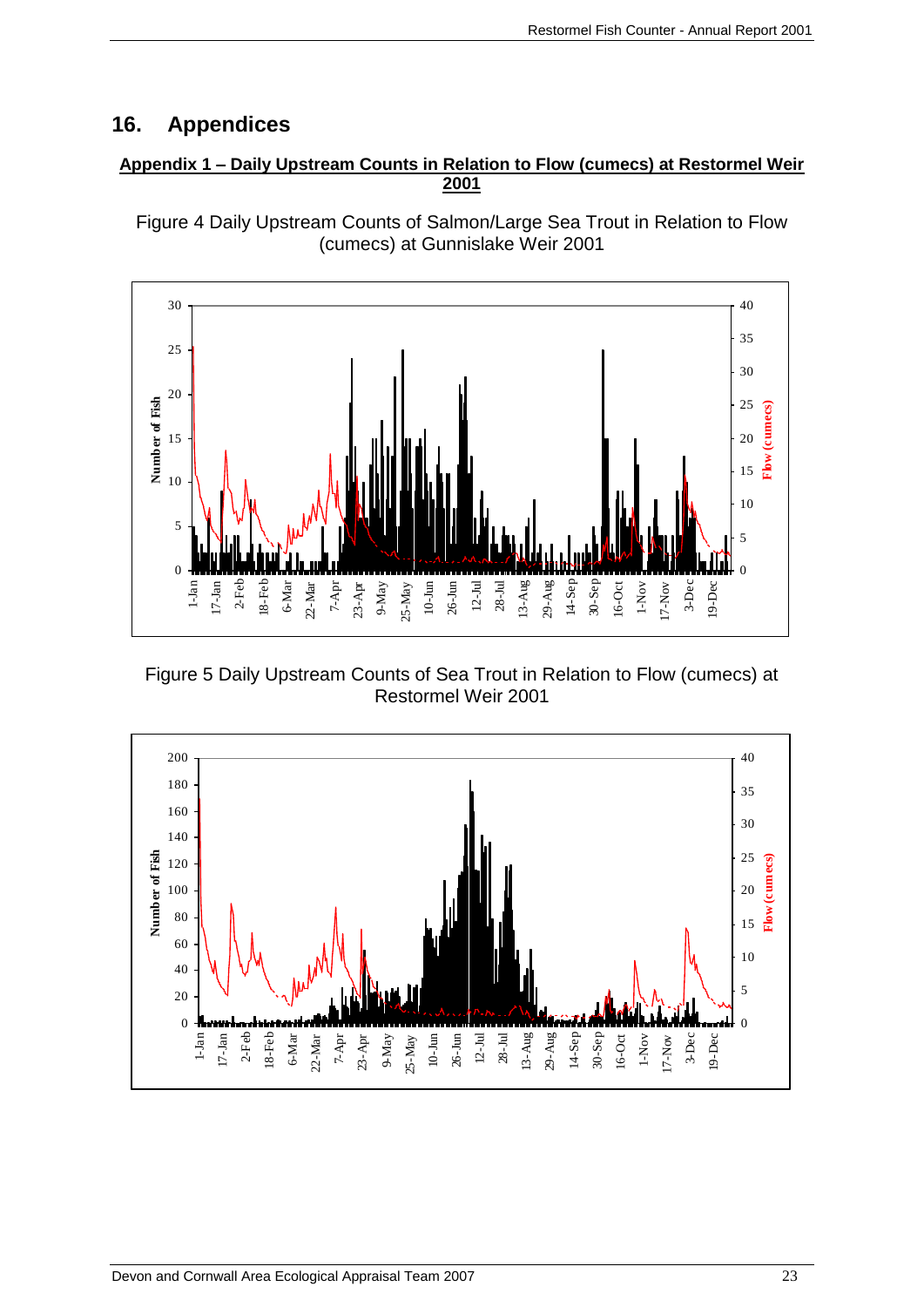#### Appendix 2 – Daily Upstream Counts in Relation to Temperature (°C) at Restormel **Weir 2001**



Figure 6 Daily Upstream Counts of Salmon/ Large Sea Trout in Relation to Temperature (°C) at Restormel Weir 2001

Figure 7 Daily Upstream Counts of Sea Trout in Relation to Temperature (°C) at Restormel Weir 2001

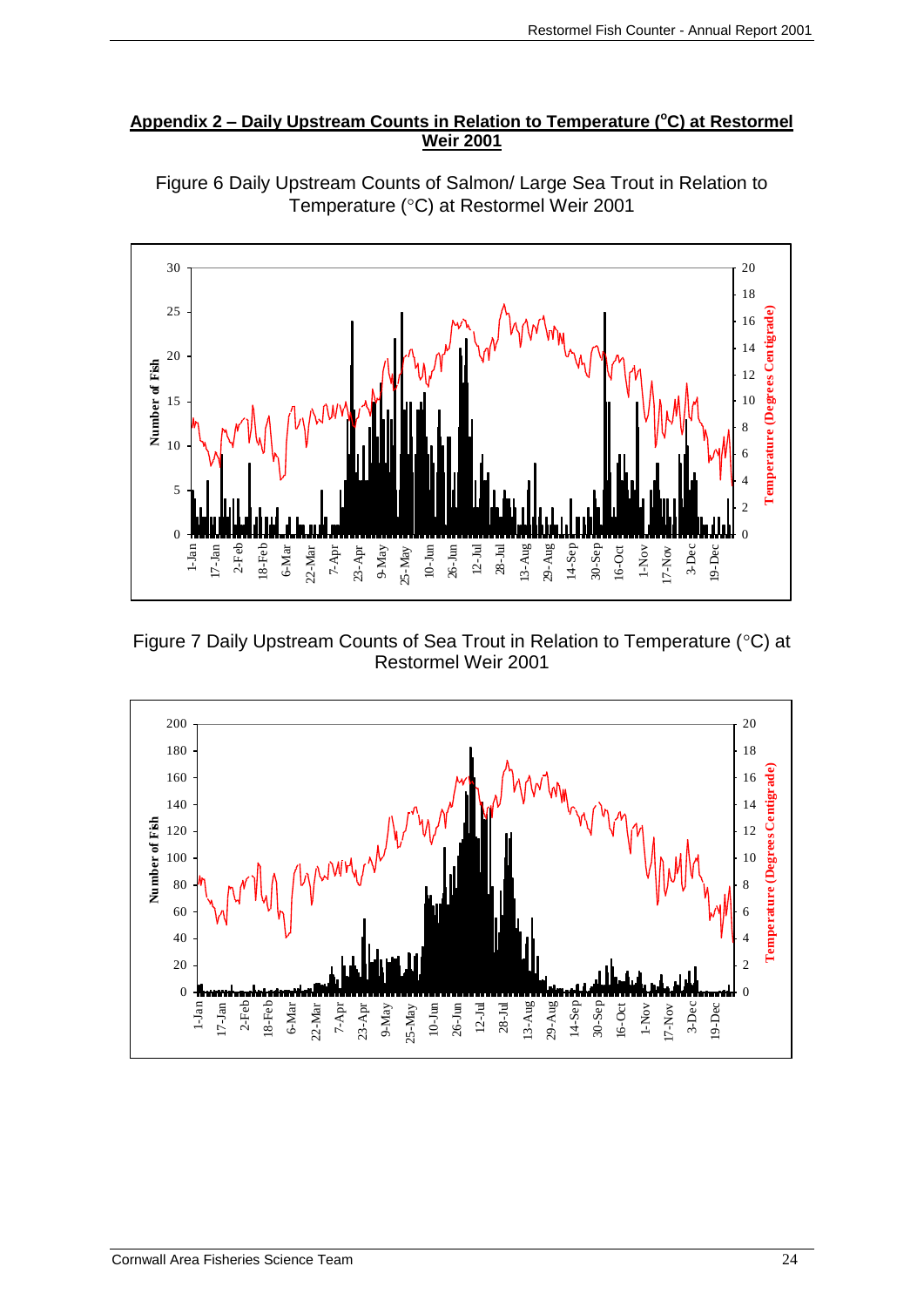#### **Appendix 3 – Daily Upstream Counts in Relation to Changes in Barometric Pressure at Restormel Weir 2001**



Figure 8 Daily Upstream Counts of Salmon/Large Sea Trout in Relation to Changes in Barometric Pressure (mbar) at Restormel Weir 2001

Figure 9 Daily Upstream Counts of Salmon/Large Sea Trout in Relation to Changes in Barometric Pressure (mbar) at Restormel Weir 2001

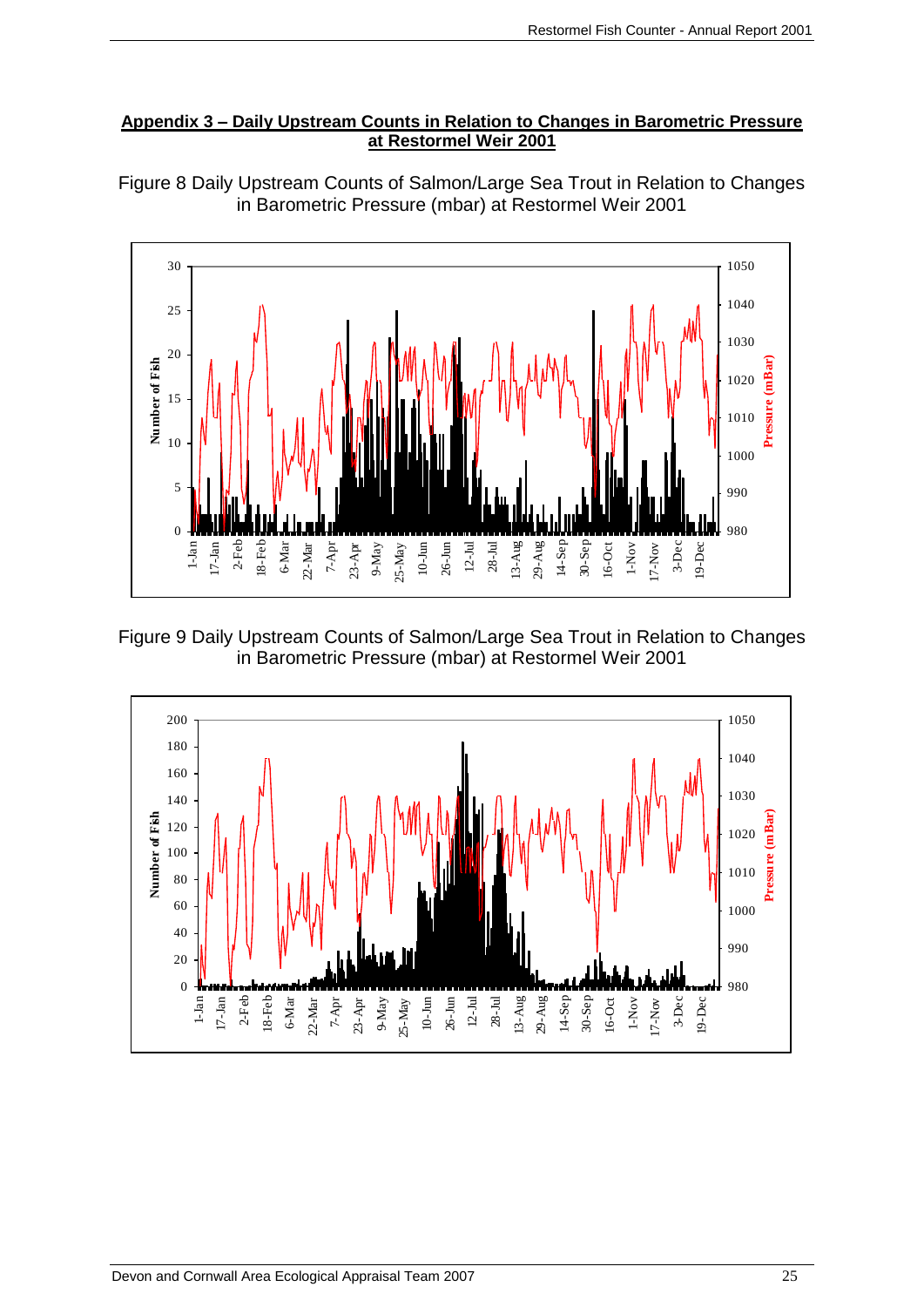#### **Appendix 4 – Daily Upstream Counts in Relation to Flow (cumecs) at Restormel Weir**



Figure 10 – Daily Upstream Counts of Salmon/Large Sea Trout in Relation to Flow (cumecs) at Restormel Weir – January 2001.

Figure 11 – Daily Upstream Counts of Sea Trout in Relation to Flow (cumecs) at Restormel Weir – January 2001.

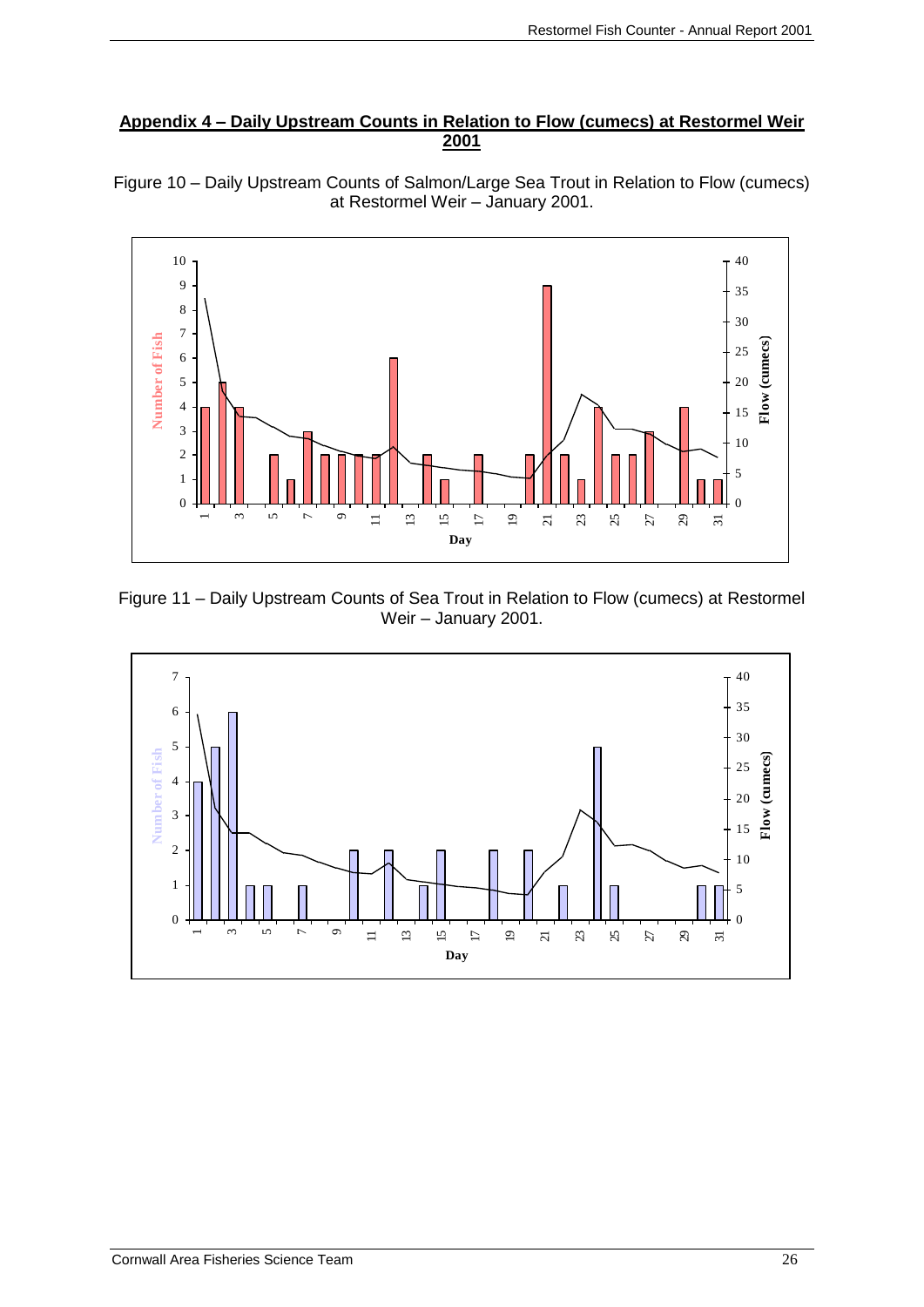

Figure 12 – Daily Upstream Counts of Salmon/Large Sea Trout in Relation to Flow (cumecs) at Restormel Weir – February 2001.

Figure 13 – Daily Upstream Counts of Sea Trout in Relation to Flow (cumecs) at Restormel Weir – February 2001.

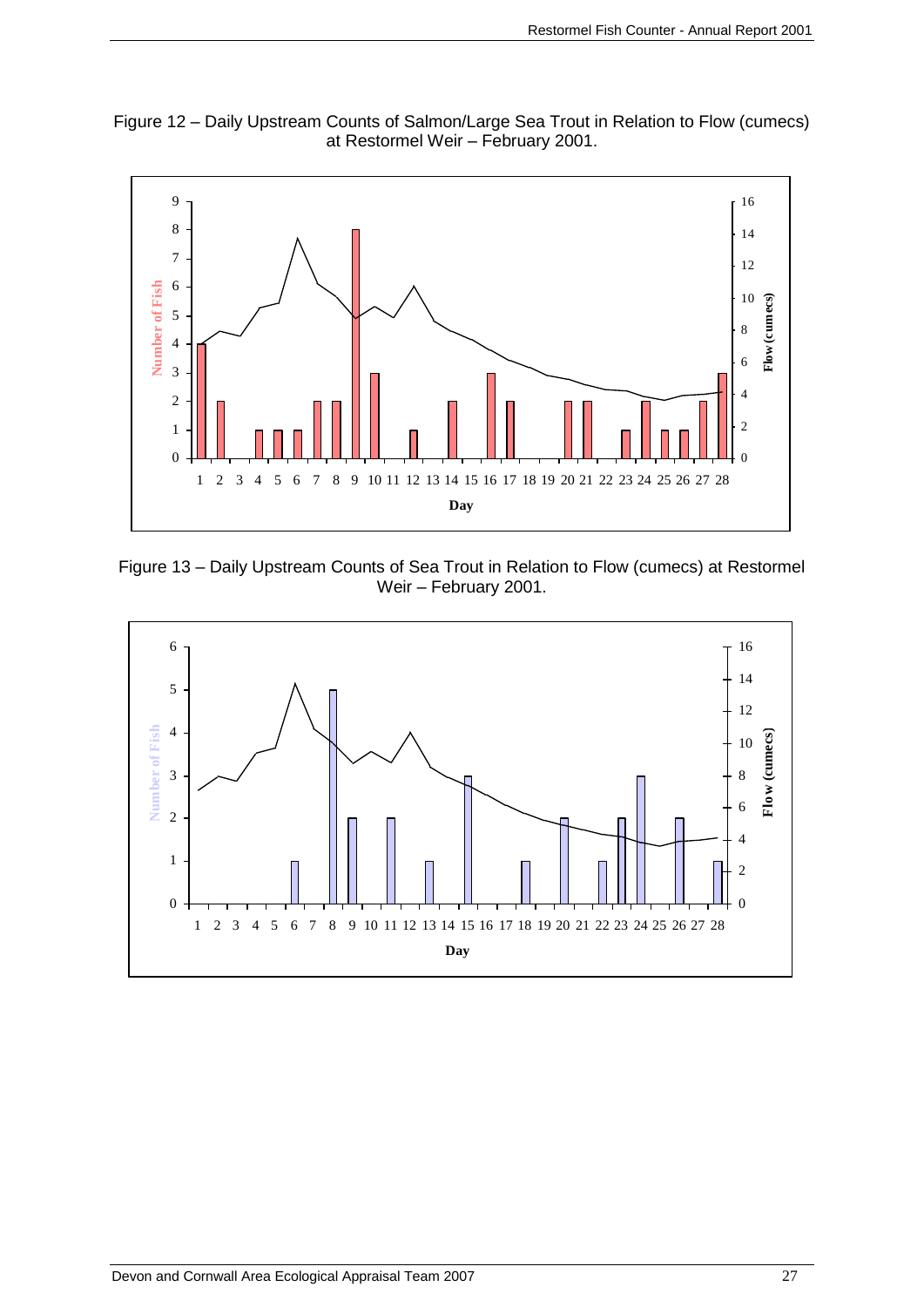



Figure 15 – Daily Upstream Counts of Sea Trout in Relation to Flow (cumecs) at Restormel Weir – March 2001.

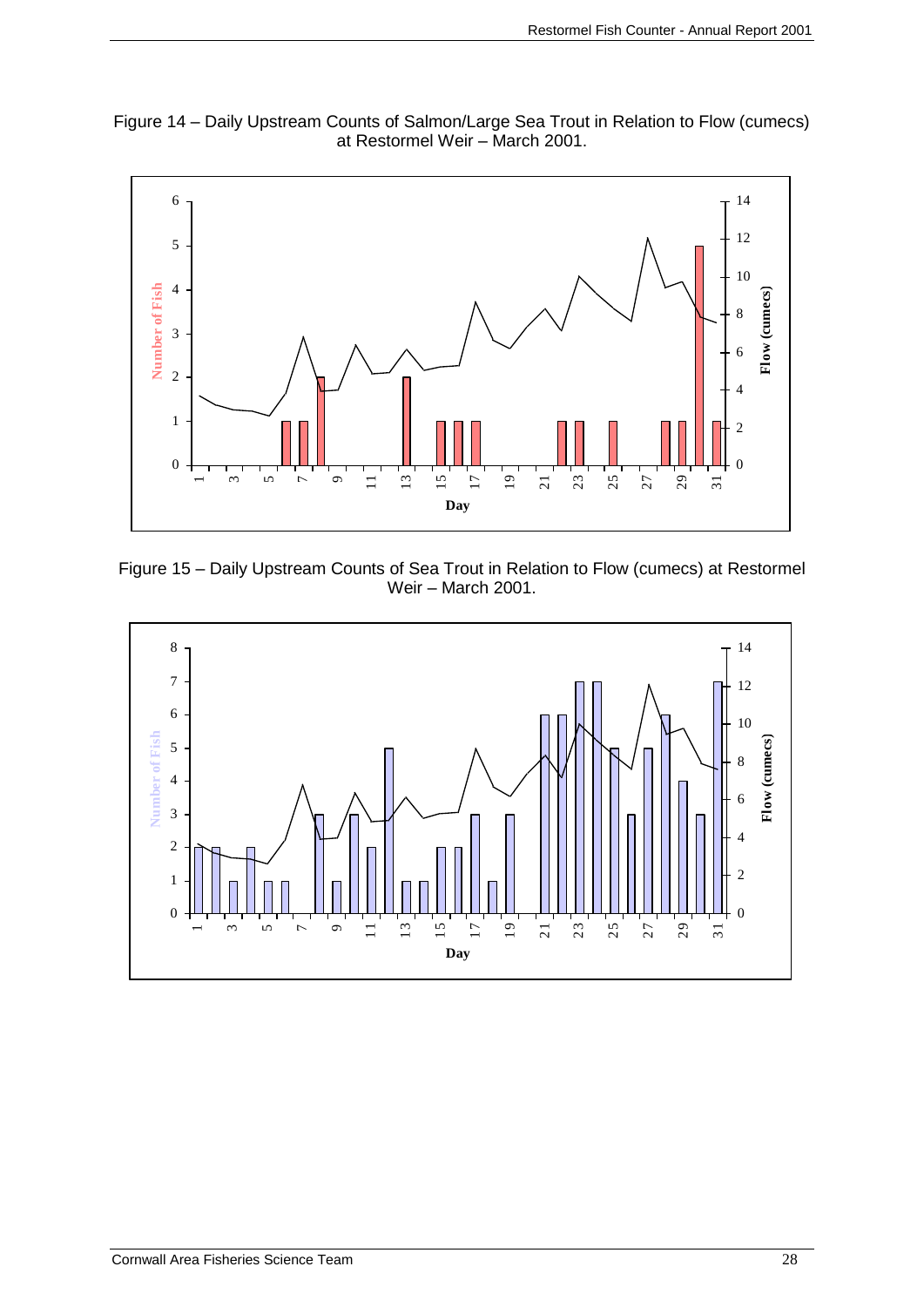



Figure 17 – Daily Upstream Counts of Sea Trout in Relation to Flow (cumecs) at Restormel Weir – April 2001.

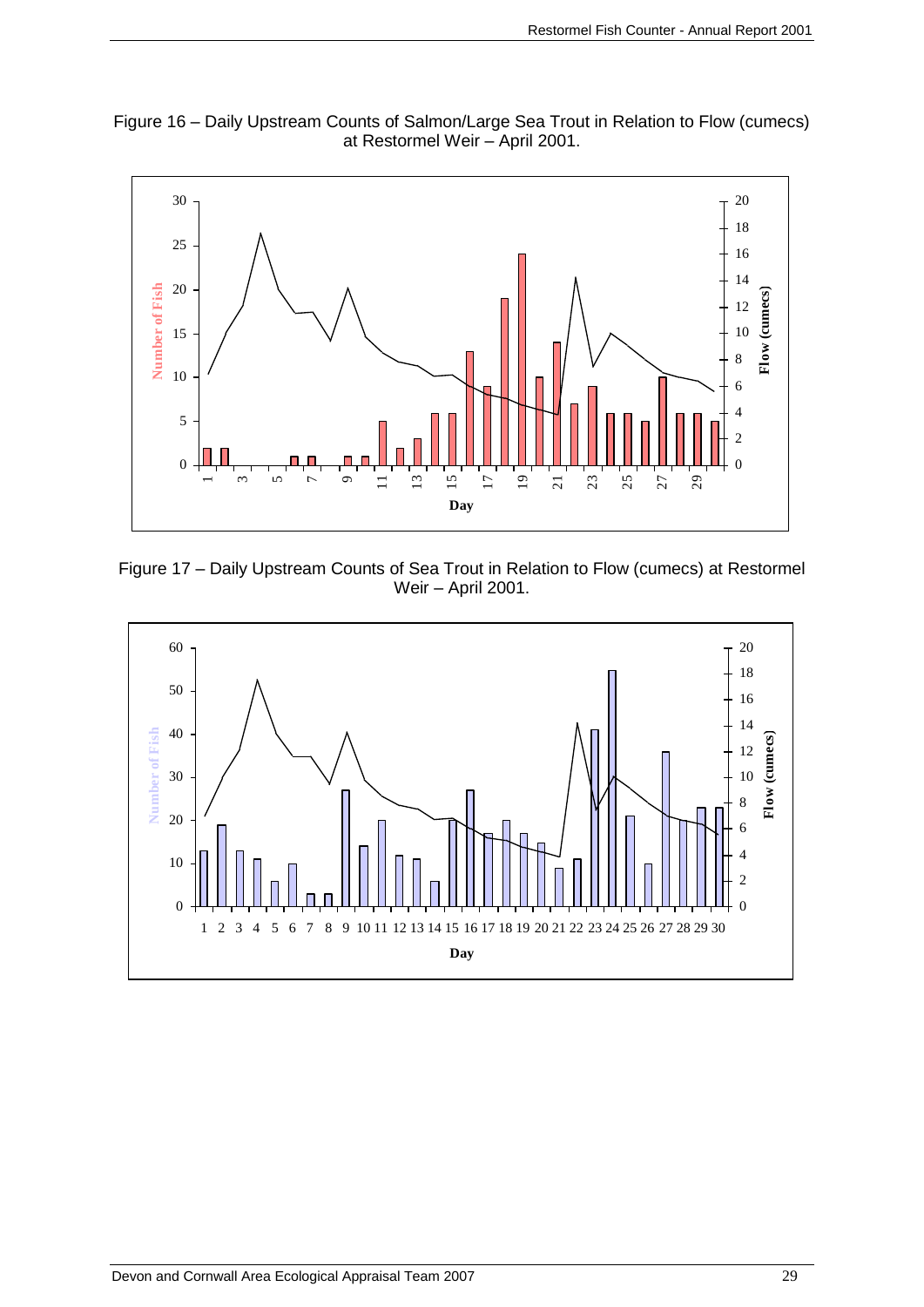



Figure 19 – Daily Upstream Counts of Sea Trout in Relation to Flow (cumecs) at Restormel Weir – May 2001.

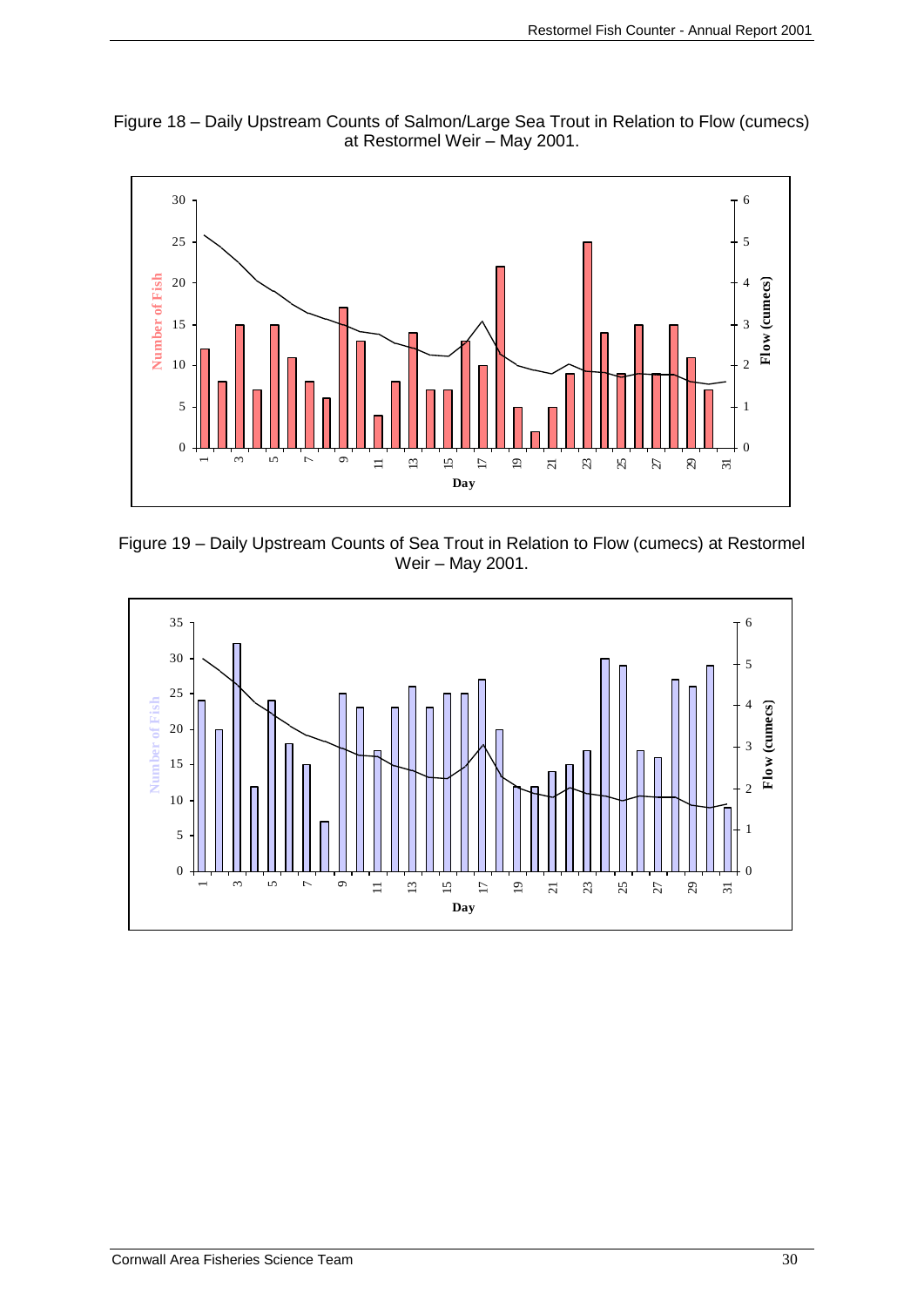



Figure 21 – Daily Upstream Counts of Sea Trout in Relation to Flow (cumecs) at Restormel Weir – June 2001.

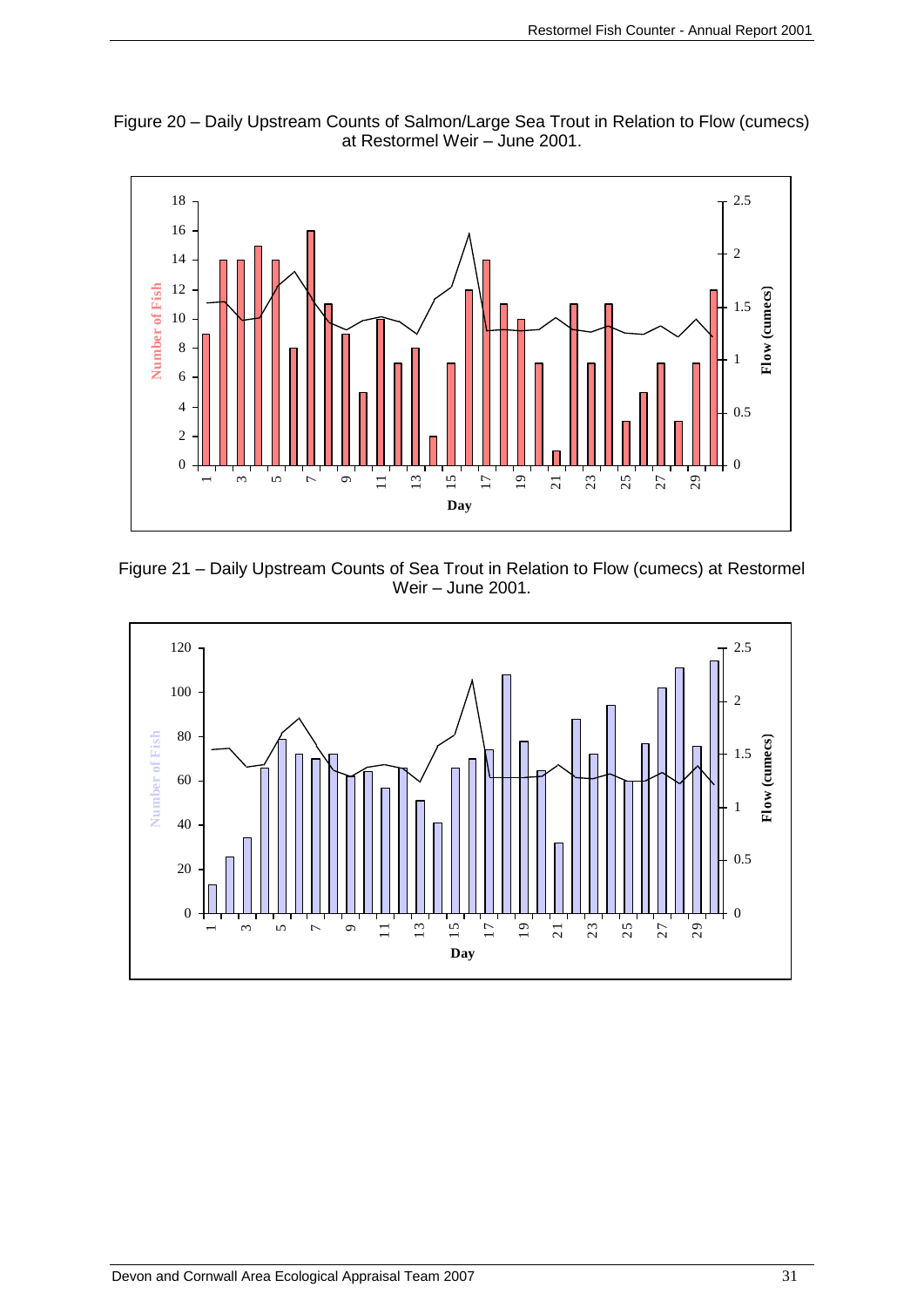



Figure 23 – Daily Upstream Counts of Sea Trout in Relation to Flow (cumecs) at Restormel Weir – July 2001.

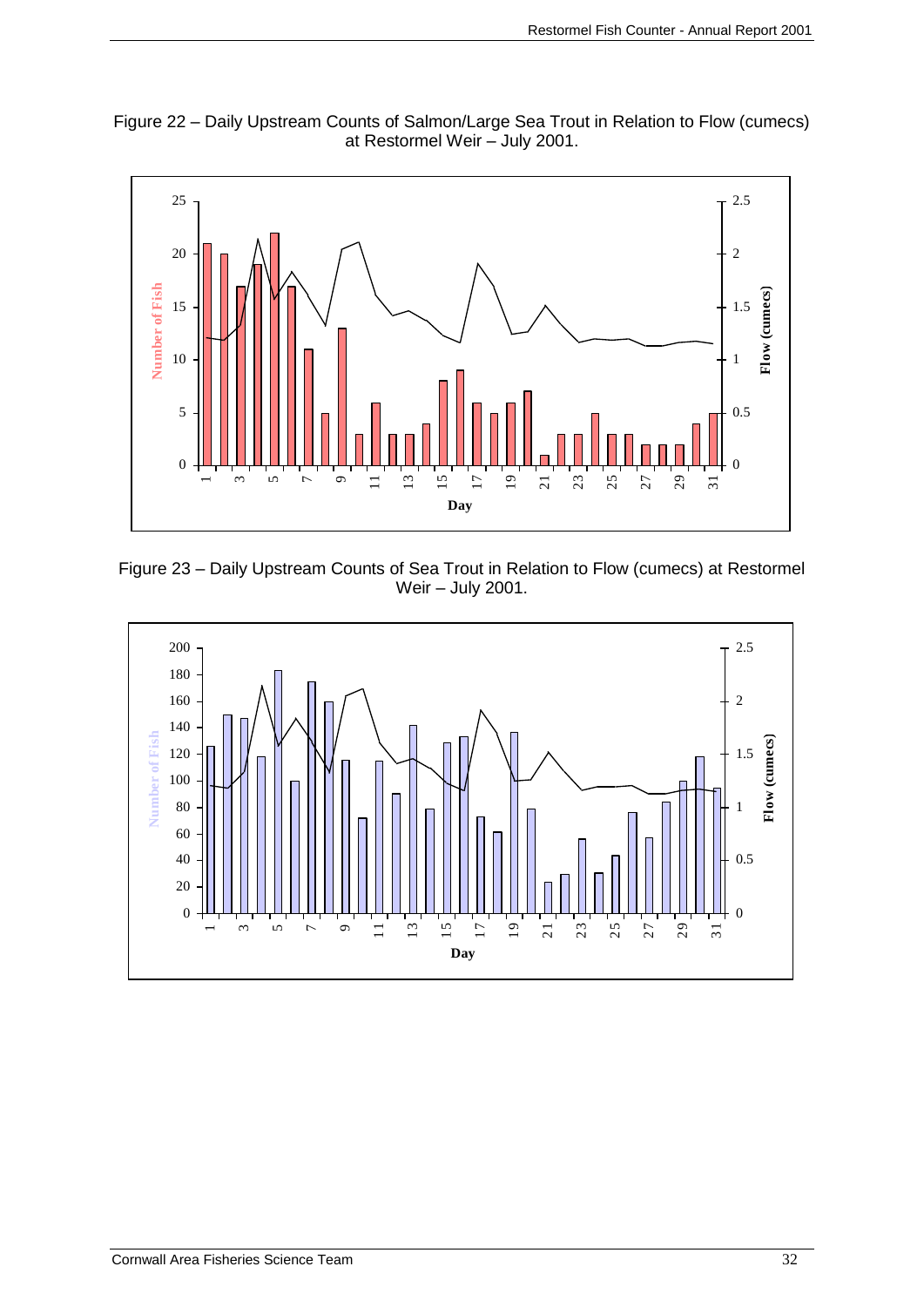



Figure 25 – Daily Upstream Counts of Sea Trout in Relation to Flow (cumecs) at Restormel Weir – August 2001.

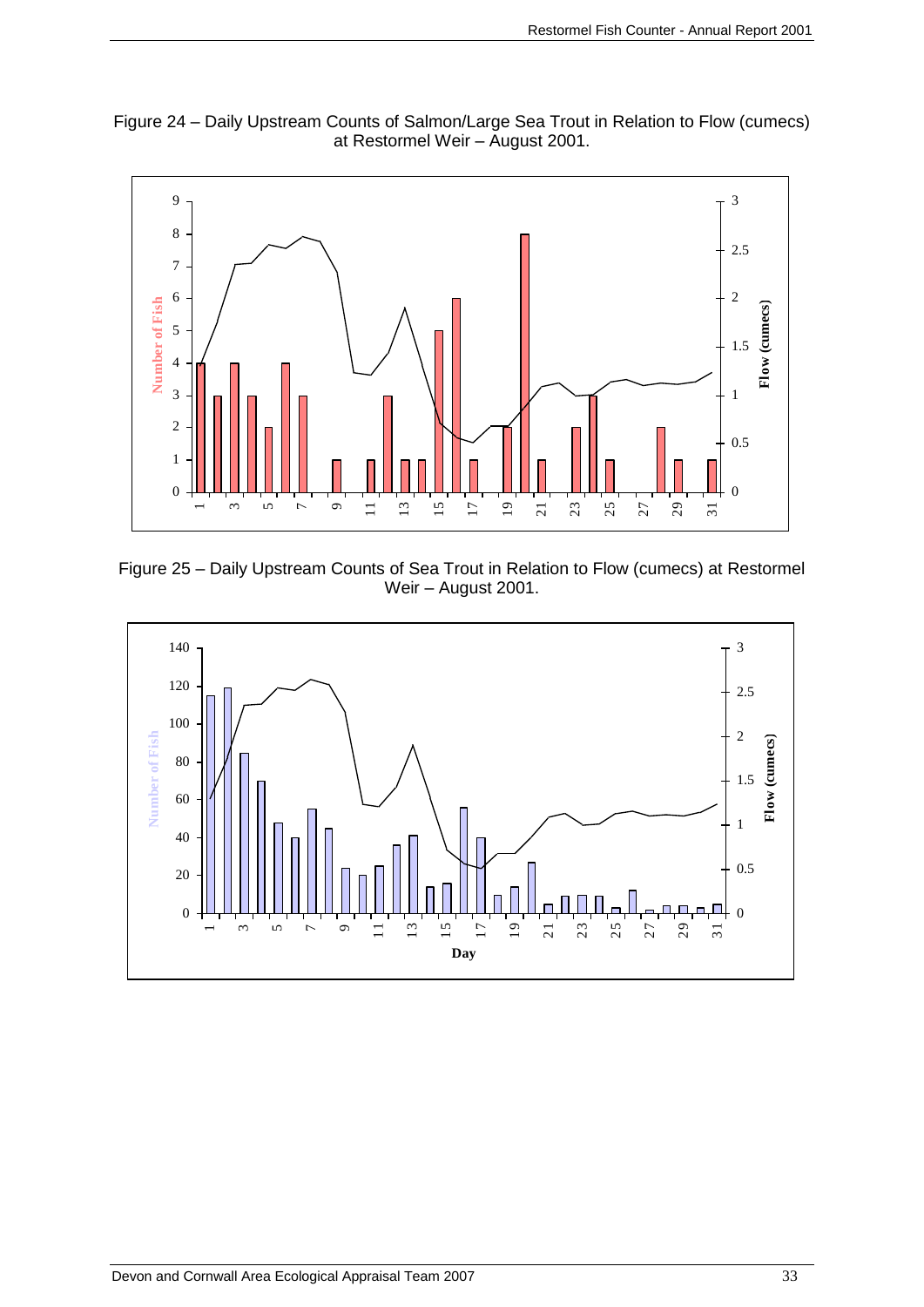

Figure 26 – Daily Upstream Counts of Salmon/Large Sea Trout in Relation to Flow (cumecs) at Restormel Weir – September 2001.

Figure 27 – Daily Upstream Counts of Sea Trout in Relation to Flow (cumecs) at Restormel Weir – September 2001.

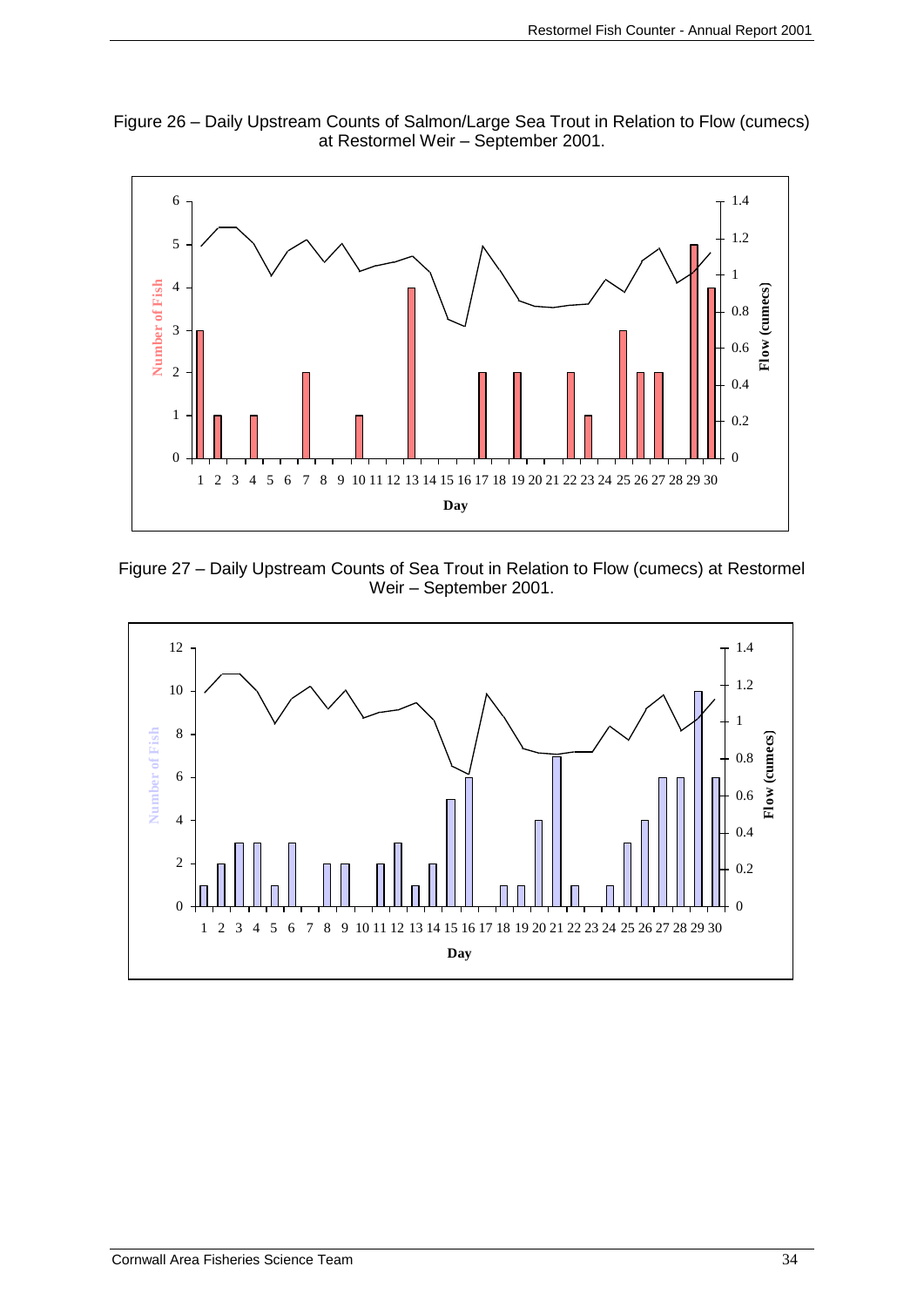![](_page_34_Figure_1.jpeg)

![](_page_34_Figure_2.jpeg)

Figure 29 – Daily Upstream Counts of Sea Trout in Relation to Flow (cumecs) at Restormel Weir – October 2001.

![](_page_34_Figure_4.jpeg)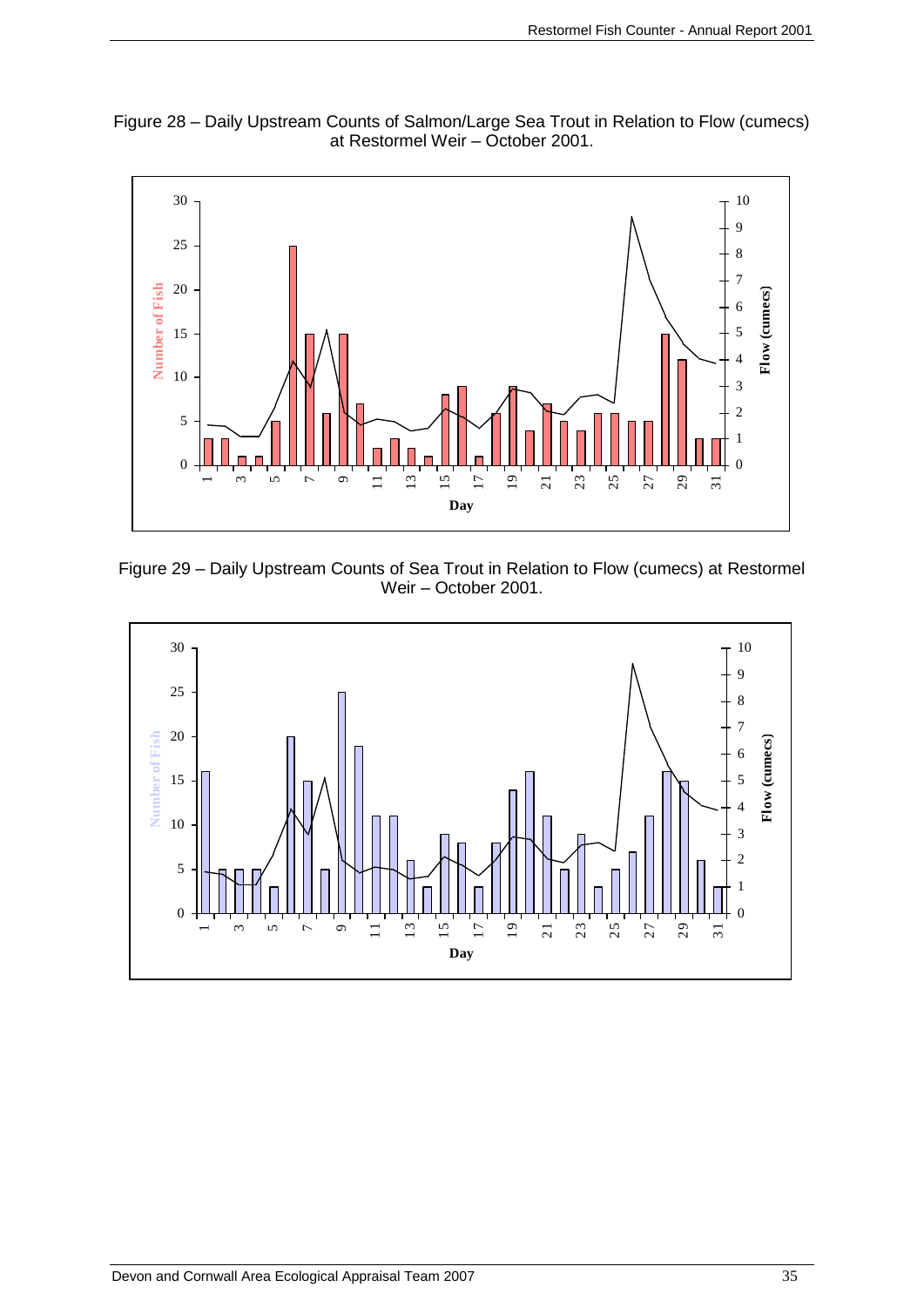![](_page_35_Figure_1.jpeg)

Figure 30 – Daily Upstream Counts of Salmon/Large Sea Trout in Relation to Flow (cumecs) at Restormel Weir – November 2001.

Figure 31 – Daily Upstream Counts of Sea Trout in Relation to Flow (cumecs) at Restormel Weir – November 2001.

![](_page_35_Figure_4.jpeg)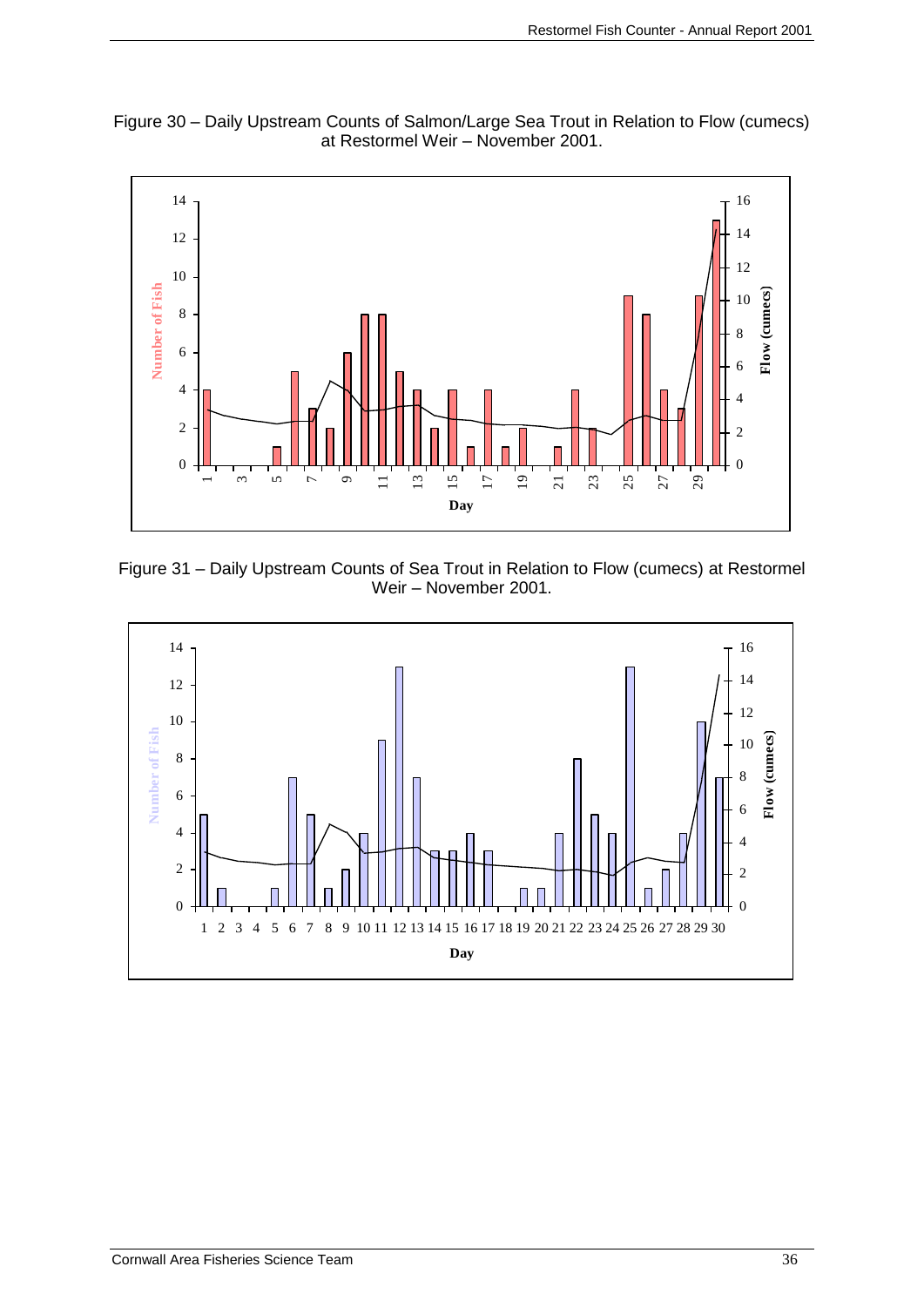![](_page_36_Figure_1.jpeg)

Figure 32 – Daily Upstream Counts of Salmon/Large Sea Trout in Relation to Flow (cumecs)

![](_page_36_Figure_3.jpeg)

Figure 33 – Daily Upstream Counts of Sea Trout in Relation to Flow (cumecs) at Restormel Weir – December 2001.

![](_page_36_Figure_5.jpeg)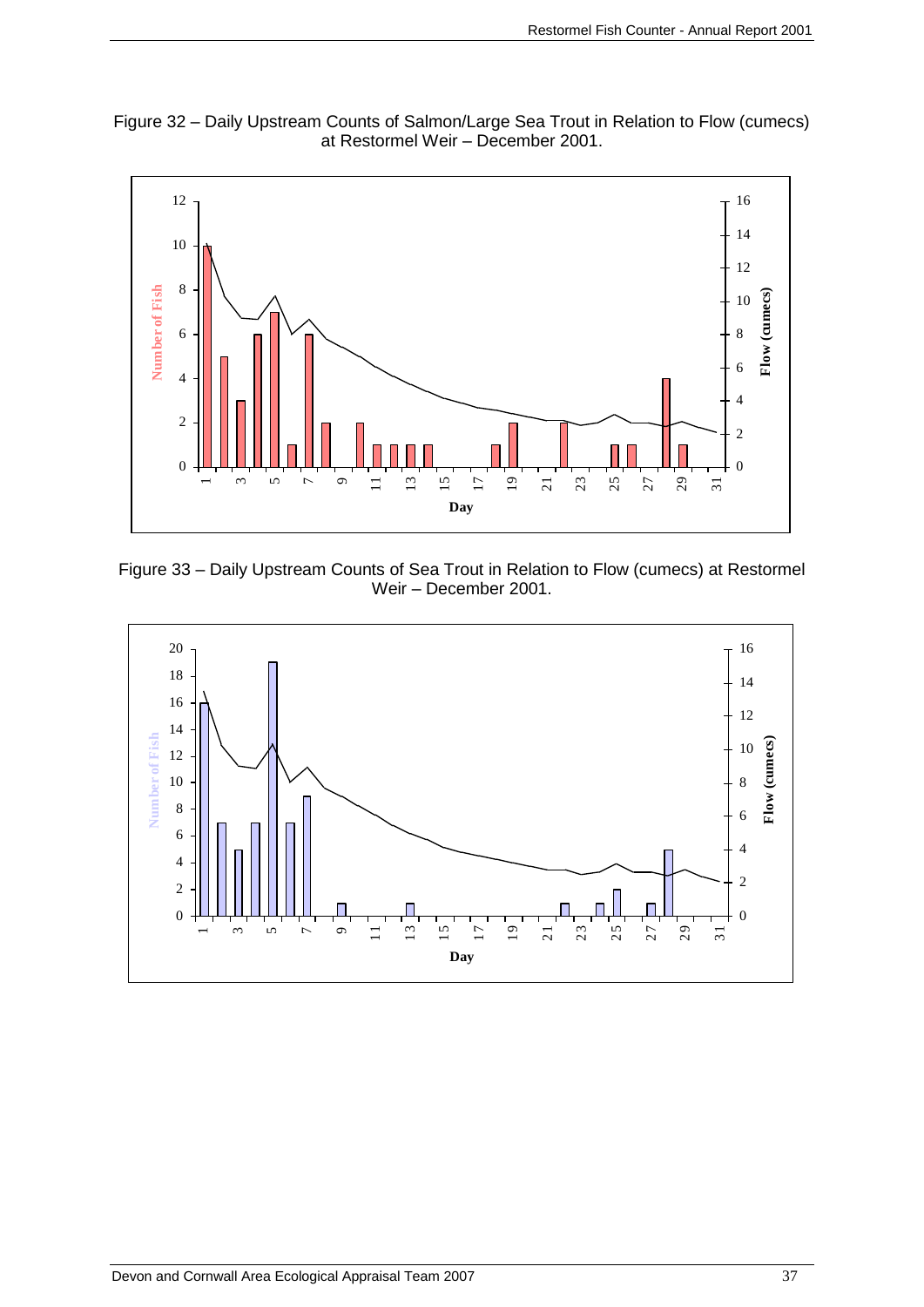#### **Appendix 5 - Operating protocol for the Logie 2100A resistivity fish counter at Restormel Weir.**

To detect fish passing upstream, the Logie 2100A utilises three stainless steel electrodes that are set into the downstream face of each of the three weir channels at Restormel Weir. The construction of the fish pass ensures a smooth laminar flow of water over the electrodes and allows the fish to ascend the weir in close proximity to the electrode array. The electrodes are set into polythene blocks to reduce fluctuations in resistivity due to current "leakage" through the structure and between the electrodes.

The counter operates by applying a low positive/negative voltage (5 volts) at high frequency to the upper (+5 volts) and lower (-5 volts) electrodes. The net voltage at the central electrode is virtually zero as the two voltages effectively cancel each other out. As a fish passes over the bottom electrode it acts as a weak electrical conductor, causing an increase in the negative voltage at the central electrode. As a fish passes over the central and upper electrode it causes an increased positive voltage at the central electrode. The net result of a fish passing over the electrode array is a typical sine wave, the amplitude of the waveform being governed by the size of the fish.

The counter processes the signal received from the electrodes and uses an algorithm, together with pre-set parameters, to assess whether the object is a fish or not. If the positive and negative parts of the waveform are similar the counter recognises the 'event' as a fish and logs it as either an 'upstream' or a 'downstream' fish. The counter also records information connected to the event such as date, time, direction, water conductivity and signal strength (deflection signal size). If the deflection signal does not conform to that of a 'typical fish', it is logged as an event or discarded. In this way the counter can distinguish between fish and inanimate objects such as leaves and twigs.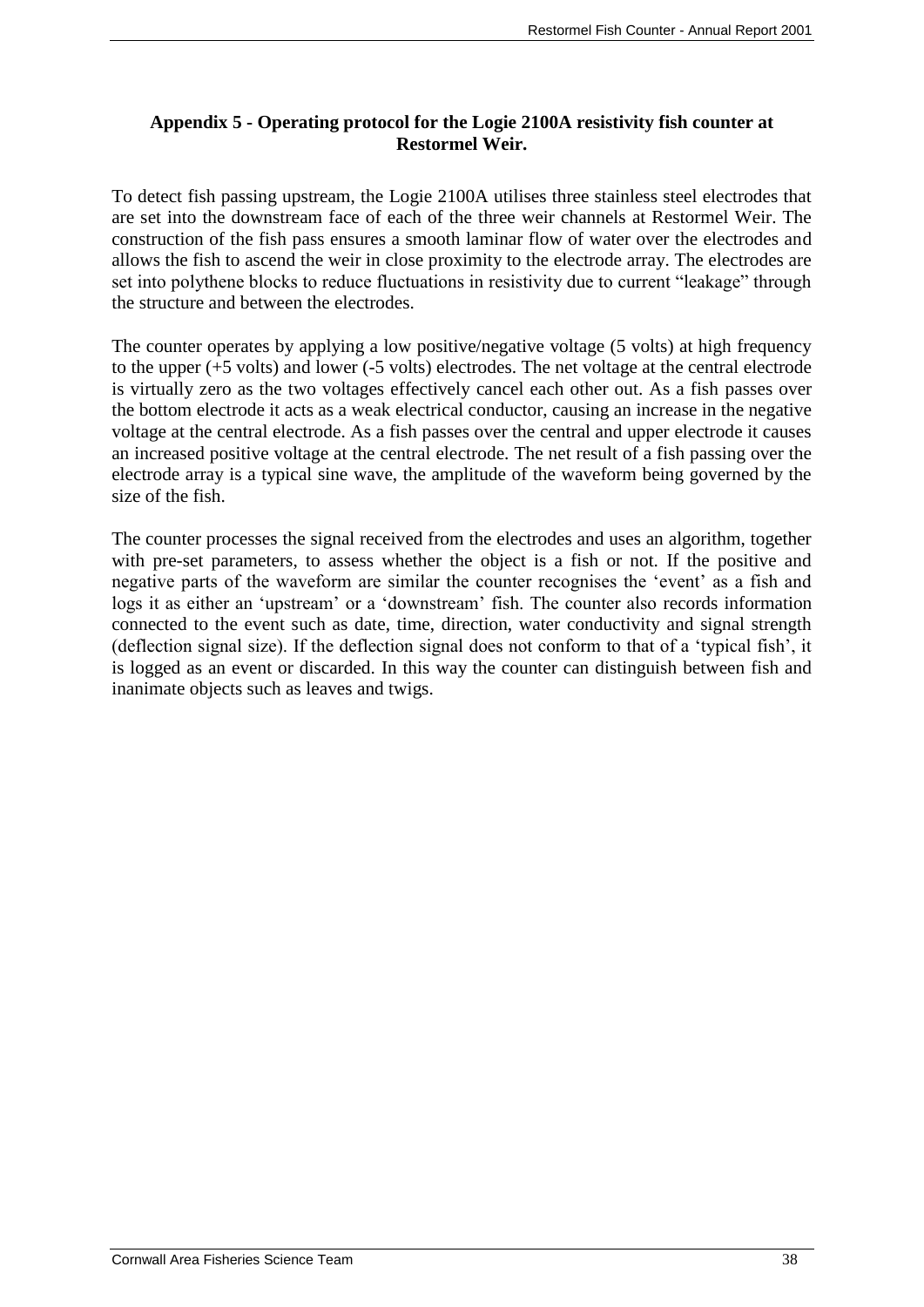#### **Appendix 6 - Species Apportionment and Data Analysis**

Species apportionment is made on the basis of the deflection signal size that is generated by the counter when a fish passes over the electrodes on the weir. The validation study conducted by the Environment Agency (1997) using video equipment to identify and measure fish traversing the weir found a linear relationship between fish length and deflection signal size. The study concluded that a deflection signal size of 50 could be used to differentiate between the majority of salmon and sea trout between June and February (88% of all fish greater than 50 cm attained a deflection size greater than 50).

Data from previous years indicated that larger sea trout run into the river from March – May. In order to eliminate these larger sea trout from the salmon count within this period, the deflection signal size to differentiate salmon from sea trout is increased to 70. It must be stressed that this relationship is not 100% accurate and that some large sea trout, those greater than 70 cm, may be counted as salmon.

It is hoped that together with video, net catch and rod catch data that the ability of the counter to apportion species can be improved to get a more accurate split both between species and within species.

#### **Appendix 7 - Video Validation / Audit Strategy and Methodology.**

Video validation studies are carried out every 5-years, or during the commissioning of a new counter, and involve a detailed analysis of video and count data.

Data audits are carried out between validation studies to provide a 'snapshot' of the main fish runs and to highlight any errors in the counter data. Data audits aim to watch between 10- 20% of the available video over a range of flow conditions.

#### **Video Validation / Audit Strategy.**

The following strategy is valid for both validation and auditing purposes.

Video footage of fish movements is collected over the fish pass between April and August. This is when the greatest numbers of fish and a wide range of river flows have been identified. The videotape is checked for quality before the operator leaves the site to ensure that any potential problems with picture quality or equipment failure are identified and rectified.

The aim is to carry out an initial review of the videotape within 7 days of collection. As each video is watched the "viewer" is required to complete a "video session recording sheet." This provides a record of each video session that the person has viewed and other relevant details e.g. picture quality, camera orientation etc.

The videos are reviewed twice. Initially the tapes are watched 'blind' i.e. without referring to the counter data. The tapes are then reviewed a second time, over the same period, using the data from the counter, to highlight fish that may have been missed during the first review. This ensures an unbiased video count and an accurate video record of fish passage.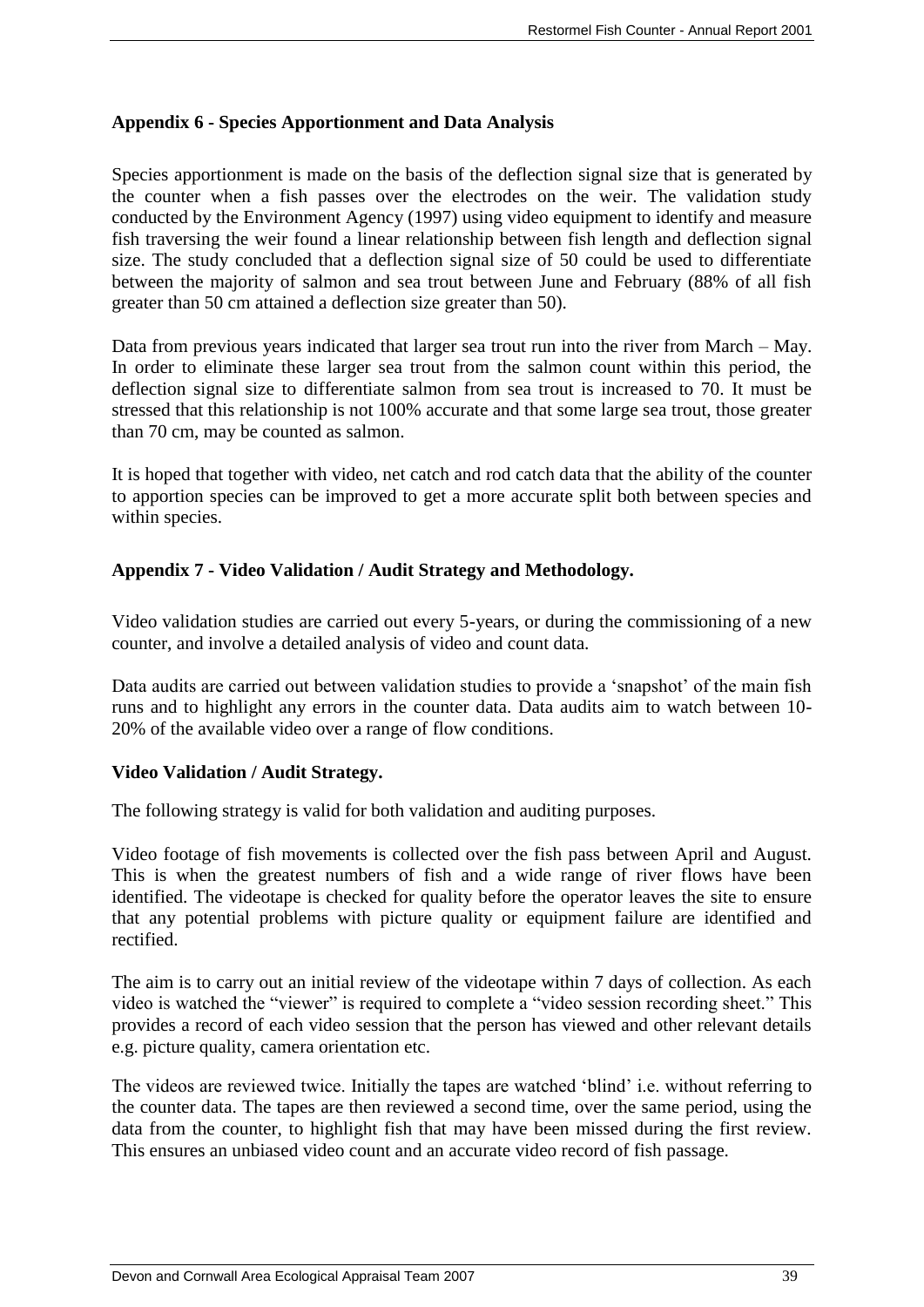The protocols for data audits and validation are as follows:

#### **Data Audits**

Video footage over a range of flow conditions is selected to ensure that counter efficiencies do not significantly alter with changes in flow rate. If a problem is detected in the count data then further periods are analysed to identify and rectify the problem.

The flow ranges are selected by constructing a cumulative percentage frequency curve of all the flows available to fish over the period for which video is available (Figure A). Arbitrary cut-off points of 40% and 70% are then selected to separate the flows into high, medium and low flows. Generally, most of the video footage selected for the audit covers periods of low and medium flows due to poor visibility conditions that exist during high flows, which make fish difficult to see on the video footage.

#### **Video Validation**

The watcher randomly selects, through the use of random number tables, two one-hour periods within each recorded video session. This acts as an initial screening of video data. Additional hourly periods may need to be reviewed to reach a required number of fish for statistical validity or because of poor picture quality etc.

Each period is viewed until an event i.e. fish, is seen. All events are identified. If it is a fish event then the fish is identified, where possible, and its total length and orientation (upstream/downstream) recorded.

#### **Video Event Sample Size**

As large amounts of video data are collected, a meaningful method of quickly and accurately reviewing footage collected has been developed. This is based on an assumption of counter efficiency and a level of confidence required for statistical validity. Comparing the numbers of salmon and sea trout recorded by the counter with the numbers on the video footage, an estimate of counter efficiency can be made.

The following method is used as a guide to assess how many fish per sample group are required for an estimate of the counter detection efficiency at different levels of precision and confidence. A sample group could be defined as either upstream migrating salmonids or even a single species. The same criteria can be applied for different species, size classes or environmental conditions. The level of confidence for the purposes of counter validation should be between 90 - 95%.

As an example, assume that we were interested in assessing the detection efficiency of the counter for:

- Upstream migrating salmonids
- At a confidence level of 95%
- At a precision level of 5%

If we also assume a counter efficiency of 50%\*, then reading the information from Table A, we can see that we would need to have seen and recorded 384 upstream salmonids on the videotapes over the year. This means that a sample size of 384 fish is required to ensure with